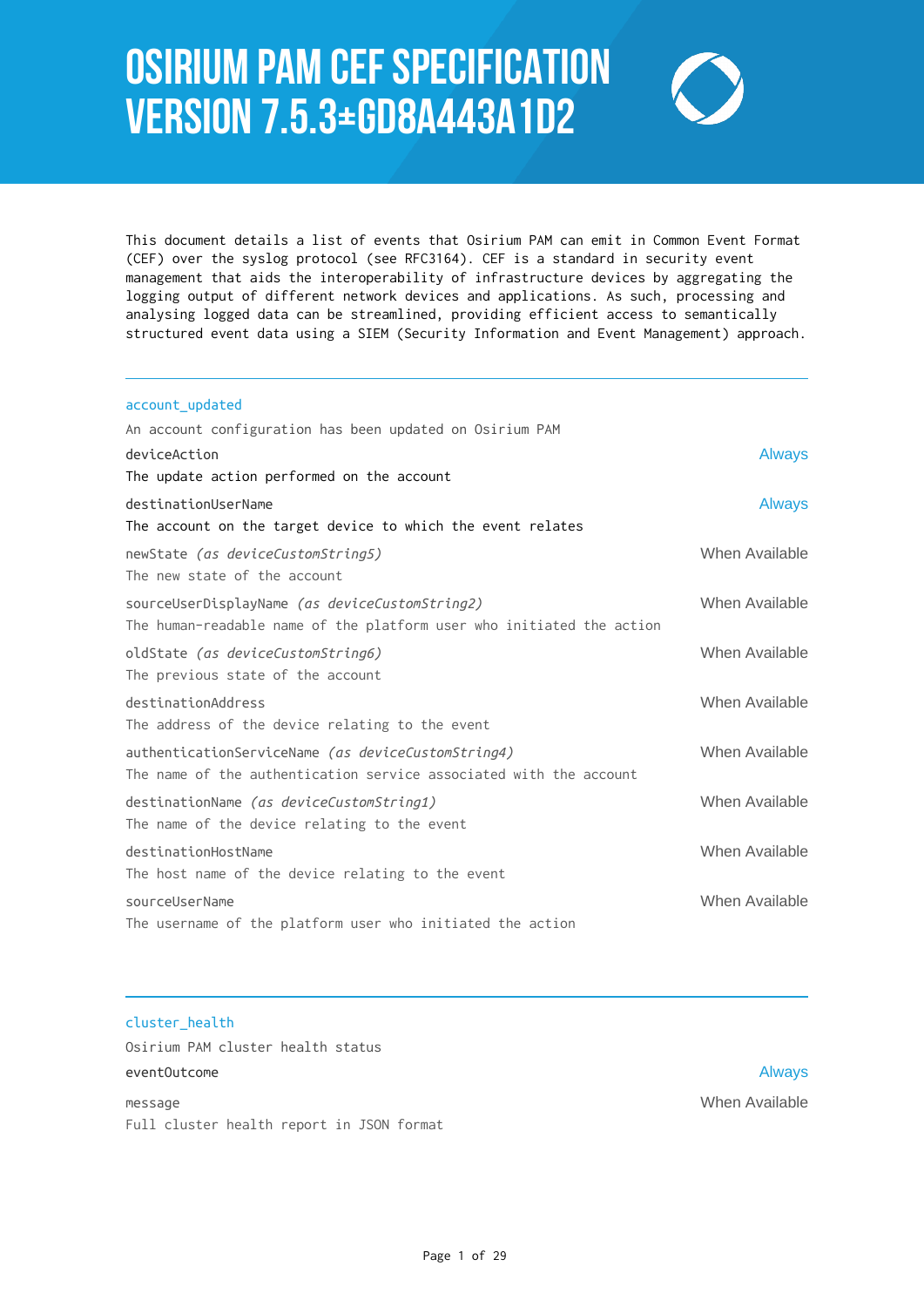# device\_account\_created

| New account created on device                                                            |               |
|------------------------------------------------------------------------------------------|---------------|
| destinationAddress                                                                       | <b>Always</b> |
| The address of the device relating to the event                                          |               |
| destinationName (as deviceCustomString1)<br>The name of the device relating to the event | <b>Always</b> |
| destinationUserName<br>The account on the target device to which the event relates       | <b>Always</b> |
| destinationHostName<br>The host name of the device relating to the event                 | <b>Always</b> |

# device\_account\_deleted

| Account deleted on device                                                                |               |
|------------------------------------------------------------------------------------------|---------------|
| destinationAddress                                                                       | <b>Always</b> |
| The address of the device relating to the event                                          |               |
| destinationName (as deviceCustomString1)<br>The name of the device relating to the event | <b>Always</b> |
| destinationUserName                                                                      | <b>Always</b> |
| The account on the target device to which the event relates                              |               |
| destinationHostName                                                                      | <b>Always</b> |
| The host name of the device relating to the event                                        |               |

# device\_account\_discovered

| Discovered new unapproved account on device                                              |               |
|------------------------------------------------------------------------------------------|---------------|
| destinationAddress                                                                       | <b>Always</b> |
| The address of the device relating to the event                                          |               |
| destinationName (as deviceCustomString1)<br>The name of the device relating to the event | <b>Always</b> |
| destinationUserName                                                                      | <b>Always</b> |
| The account on the target device to which the event relates                              |               |
| destinationHostName<br>The host name of the device relating to the event                 | <b>Always</b> |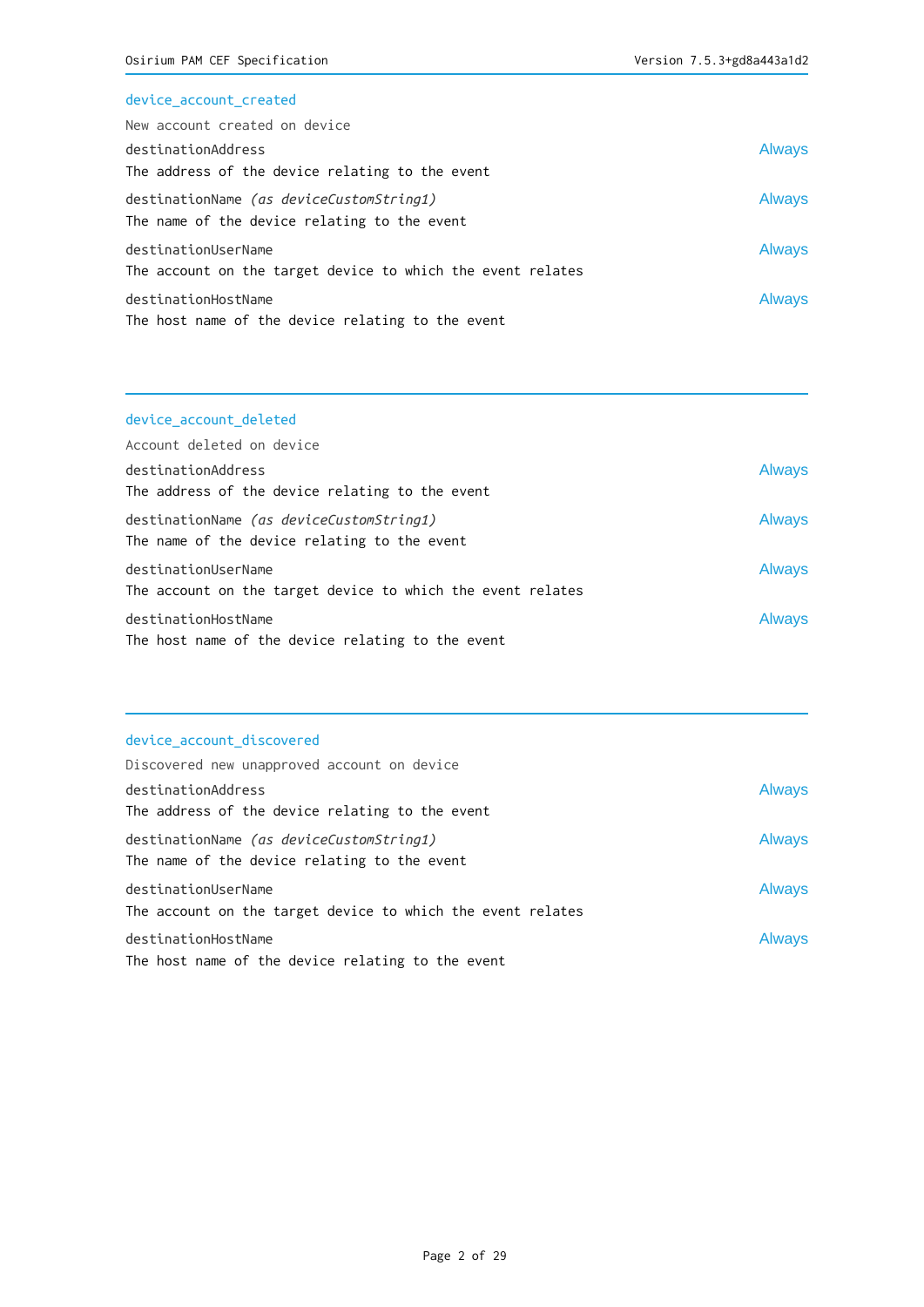| device_fingerprint_added                                                    |               |
|-----------------------------------------------------------------------------|---------------|
| Added device fingerprint                                                    |               |
| fingerprint (as deviceCustomString2)<br>Fingerprint                         | <b>Always</b> |
| applicationProtocol<br>The protocol used to communicate with the device     | <b>Always</b> |
| port (as deviceCustomString1)<br>Device port                                | <b>Always</b> |
| isApproved <i>(as deviceCustomString3)</i><br>State of fingerprint approval | <b>Always</b> |
| destinationAddress<br>Device address                                        | <b>Always</b> |

| device fingerprint removed |  |
|----------------------------|--|
| Removed device fingerprint |  |

| applicationProtocol                              | <b>Always</b> |
|--------------------------------------------------|---------------|
| The protocol used to communicate with the device |               |
| port (as deviceCustomString1)                    | <b>Always</b> |
| Device port                                      |               |
| destinationAddress                               | <b>Always</b> |
| Device address                                   |               |

|  | device_parameter_changed |
|--|--------------------------|
|  |                          |

| Changed device parameter                                                                 |                |
|------------------------------------------------------------------------------------------|----------------|
| destinationAddress                                                                       | <b>Always</b>  |
| The address of the device relating to the event                                          |                |
| toValue (as deviceCustomString6)<br>The new value of the parameter                       | <b>Always</b>  |
| destinationName (as deviceCustomString1)<br>The name of the device relating to the event | <b>Always</b>  |
| destinationHostName<br>The host name of the device relating to the event                 | <b>Always</b>  |
| parameterName (as deviceCustomString4)<br>The name of the parameter that was changed     | <b>Always</b>  |
| fromValue <i>(as deviceCustomString5)</i><br>The old value of the parameter              | When Available |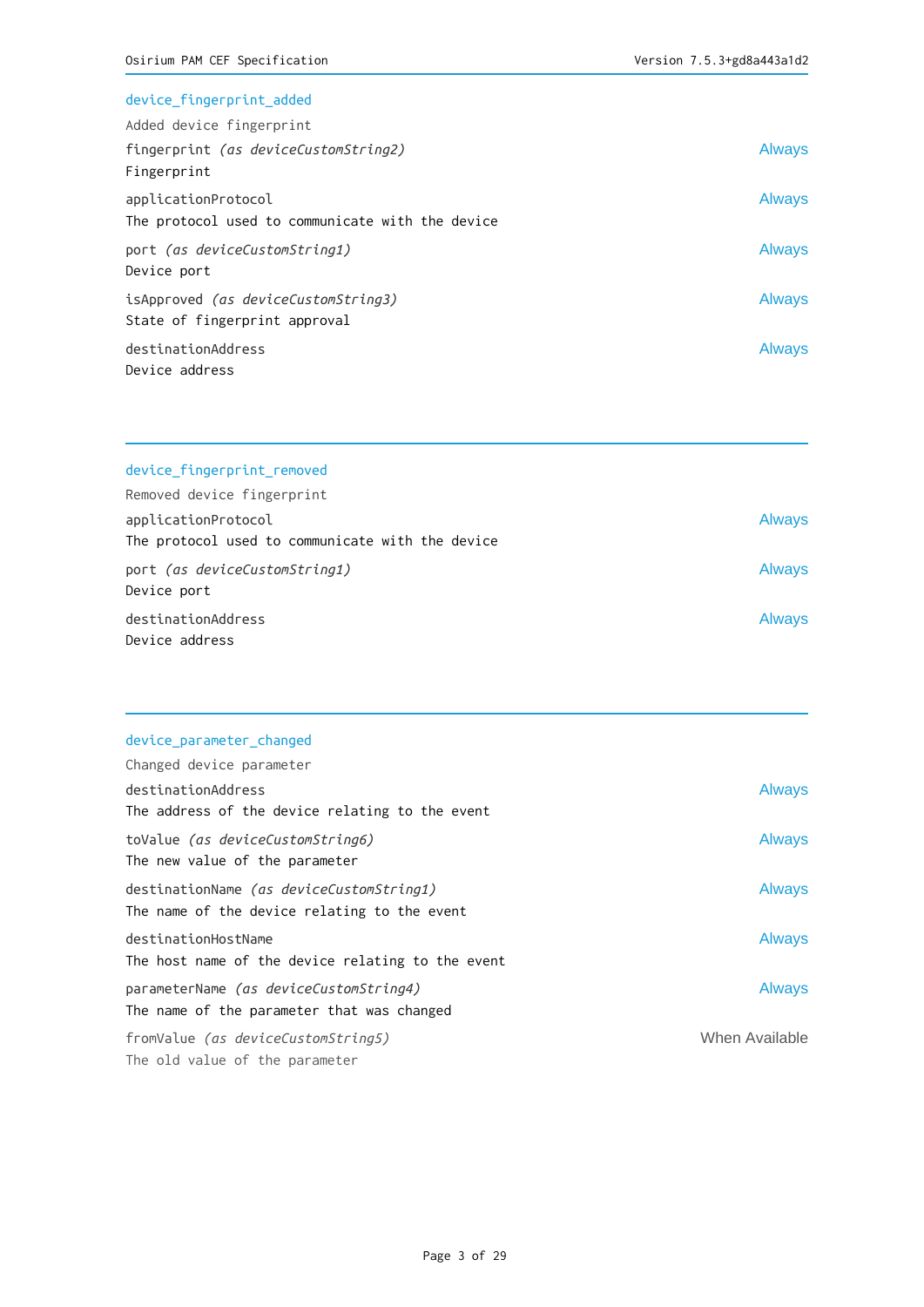## disk\_capacity

| Disk capacity checked.                                |               |
|-------------------------------------------------------|---------------|
| capacity (as deviceCustomNumber1)                     | <b>Always</b> |
| The percentage of the disk which is used              |               |
| disk display name <i>(as deviceCustomString1)</i>     | <b>Always</b> |
| The human-readable name of the disk which was checked |               |

#### error

| An error has occured                                                                                                    |                |
|-------------------------------------------------------------------------------------------------------------------------|----------------|
| message                                                                                                                 | <b>Always</b>  |
| A message describing the error                                                                                          |                |
| sourceUserDisplayName (as deviceCustomString2)<br>The human-readable name of the platform user who initiated the action | When Available |
| sourceUserName<br>The username of the platform user who initiated the action                                            | When Available |

# failed\_to\_generate\_fingerprint

| Could not generate fingerprint                   |               |
|--------------------------------------------------|---------------|
| aborting (as deviceCustomString3)                | Always        |
| Aborting                                         |               |
| reason (as deviceCustomString2)                  | Always        |
| Reason                                           |               |
| applicationProtocol                              | Always        |
| The protocol used to communicate with the device |               |
| port (as deviceCustomString1)                    | <b>Always</b> |
| Device port                                      |               |
| destinationAddress                               | Always        |
| Device address                                   |               |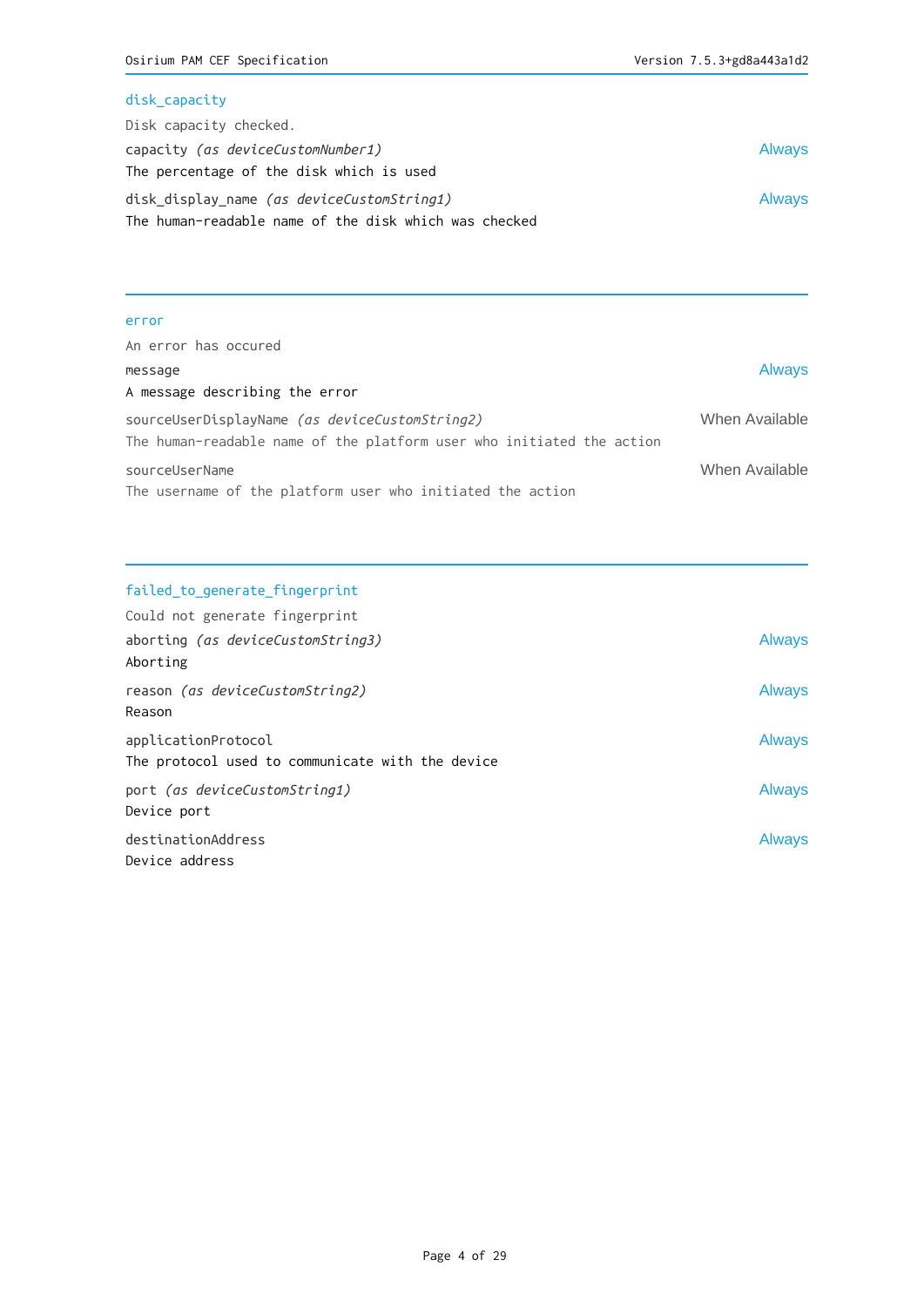| failed_to_generate_fingerprint_log_only                  |               |
|----------------------------------------------------------|---------------|
| Could not generate fingerprint but behaviour is log only |               |
| aborting (as deviceCustomString3)                        | <b>Always</b> |
| Aborting                                                 |               |
| reason (as deviceCustomString2)                          | <b>Always</b> |
| Reason                                                   |               |
| applicationProtocol                                      | <b>Always</b> |
| The protocol used to communicate with the device         |               |
| port (as deviceCustomString1)                            | <b>Always</b> |
| Device port                                              |               |
| destinationAddress                                       | <b>Always</b> |
| Device address                                           |               |

| failed_to_generate_fingerprint_non_default_tool                |               |
|----------------------------------------------------------------|---------------|
| Could not generate fingerprint but non-default tool for device |               |
| aborting <i>(as deviceCustomString3)</i>                       | <b>Always</b> |
| Aborting                                                       |               |
| reason (as deviceCustomString2)                                | <b>Always</b> |
| Reason                                                         |               |
| applicationProtocol                                            | <b>Always</b> |
| The protocol used to communicate with the device               |               |
| port (as deviceCustomString1)                                  | Always        |
| Device port                                                    |               |
| destinationAddress                                             | <b>Always</b> |
| Device address                                                 |               |

# fingerprint\_verification\_failure

| Blocking connection. Fingerprint verification failed |               |
|------------------------------------------------------|---------------|
| connecting (as deviceCustomString3)                  | <b>Always</b> |
| Connecting                                           |               |
| fingerprint (as deviceCustomString2)<br>Fingerprint  | <b>Always</b> |
| applicationProtocol                                  | <b>Always</b> |
| The protocol used to communicate with the device     |               |
| port (as deviceCustomString1)<br>Device port         | <b>Always</b> |
| destinationAddress<br>Device address                 | Always        |
|                                                      |               |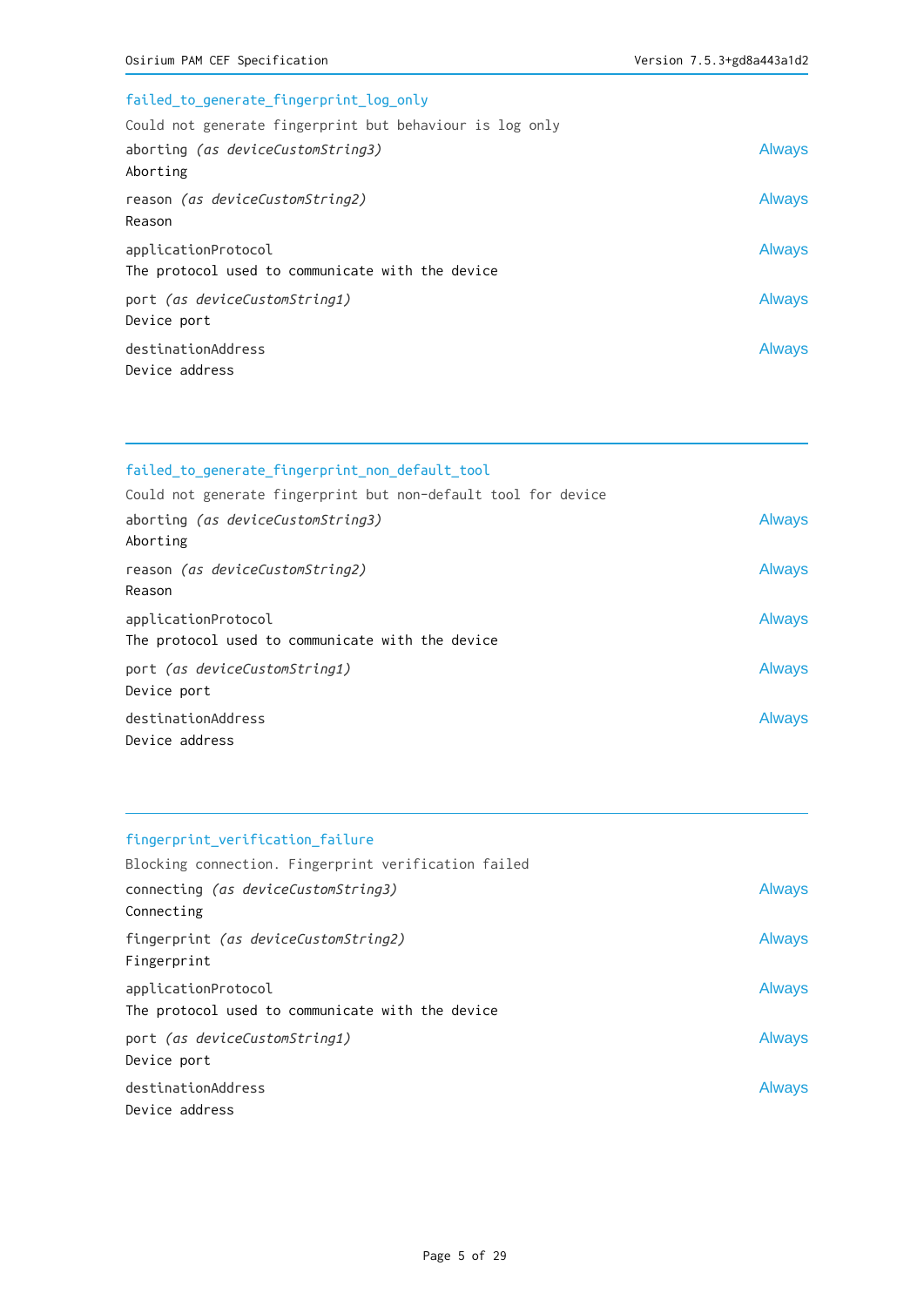# fingerprint\_verification\_failure\_log\_only Allowing connection. Fingerprint verification failed but behaviour is log only connecting (as deviceCustomString3) and always Always Connecting fingerprint (as deviceCustomString2) and the set of the set of the set of the set of the set of the set of the set of the set of the set of the set of the set of the set of the set of the set of the set of the set of the s Fingerprint applicationProtocol and the set of the set of the set of the set of the set of the set of the set of the set o The protocol used to communicate with the device port (as deviceCustomString1) and the control of the control of the control of the control of the control of the control of the control of the control of the control of the control of the control of the control of the cont Device port destinationAddress Always Device address

| fingerprint_verification_success                                        |               |
|-------------------------------------------------------------------------|---------------|
| Allowing connection. Fingerprint verification succeeded                 |               |
| connecting (as deviceCustomString3)<br>Connecting                       | <b>Always</b> |
| fingerprint (as deviceCustomString2)<br>Fingerprint                     | <b>Always</b> |
| applicationProtocol<br>The protocol used to communicate with the device | <b>Always</b> |
| port (as deviceCustomString1)<br>Device port                            | <b>Always</b> |
| destinationAddress<br>Device address                                    | <b>Always</b> |

#### Page 6 of 29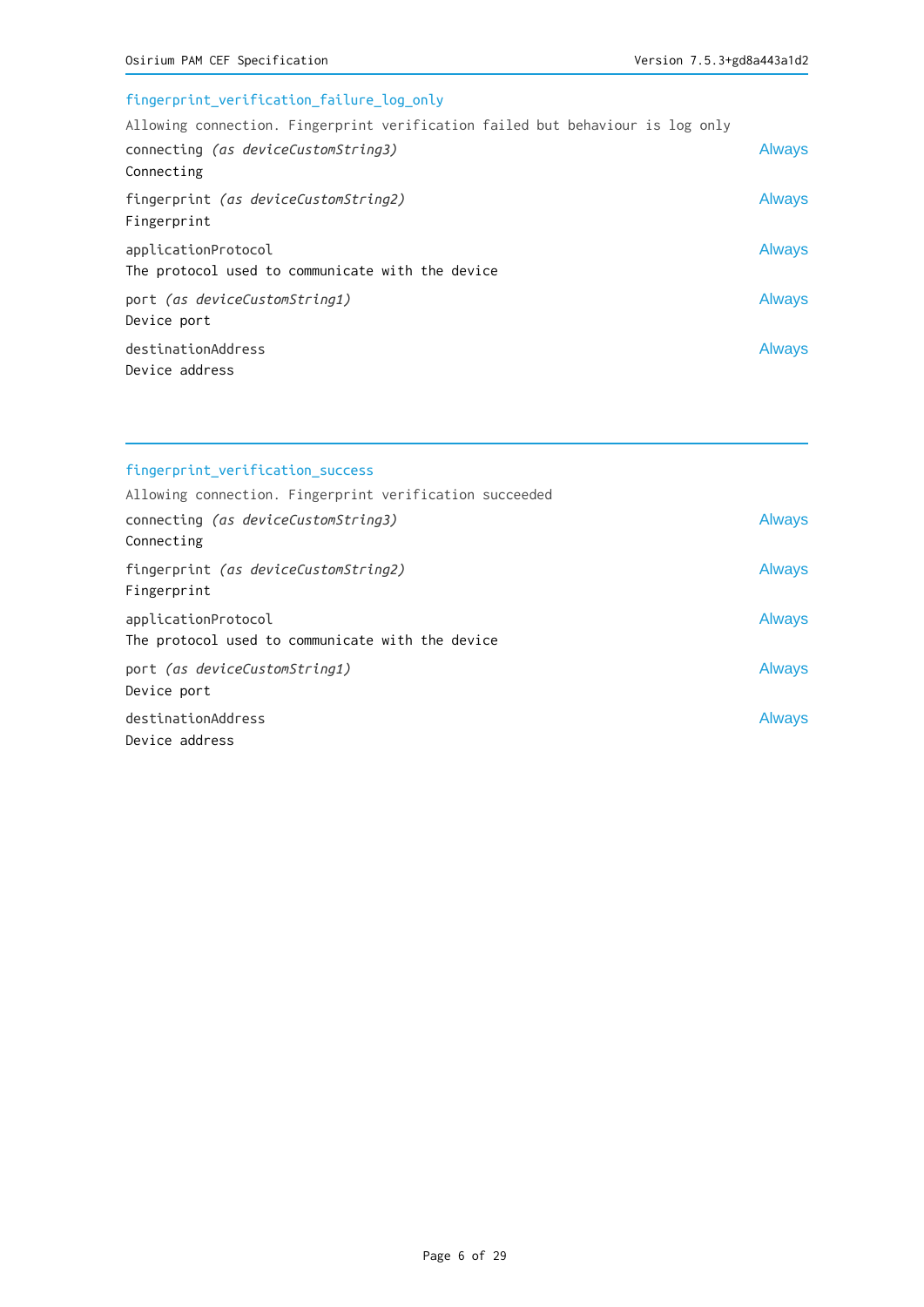| long_running_connection_to_device                                                   |                |
|-------------------------------------------------------------------------------------|----------------|
| A user has been connected to a device for a long time                               |                |
| roleName (as deviceCustomString5)                                                   | <b>Always</b>  |
| The name of the role in which the user connected to the device                      |                |
| sourceAddress                                                                       | <b>Always</b>  |
| The address from which the user connected to the device                             |                |
| channelToken (as deviceCustomString4)                                               | <b>Always</b>  |
| An arbitrary identifier useful for correlating events pertaining to this connection |                |
| duration (as deviceCustomString3)                                                   | <b>Always</b>  |
| The length of time the user has been connected that is now considered to be "long"  |                |
| applicationProtocol                                                                 | <b>Always</b>  |
| The protocol used to communicate with the device                                    |                |
| changeTicketNames (as deviceCustomString6)                                          | <b>Always</b>  |
| The names of any change tickets associated with the connection                      |                |
| destinationName (as deviceCustomString1)                                            | <b>Always</b>  |
| The name of the device relating to the event                                        |                |
| destinationUserName                                                                 | <b>Always</b>  |
| The account on the target device to which the event relates                         |                |
| sourceUserName                                                                      | <b>Always</b>  |
| The username of the platform user who initiated the action                          |                |
| destinationAddress                                                                  | When Available |
| The address of the device relating to the event                                     |                |
| destinationHostName                                                                 | When Available |
| The host name of the device relating to the event                                   |                |
| MAPToolName (as deviceCustomString2)                                                | When Available |
| The name of the MAP tool used                                                       |                |

# password\_viewed\_on\_console

| A password was revealed on the break-glass console                                              |               |
|-------------------------------------------------------------------------------------------------|---------------|
| destinationAddress                                                                              | <b>Always</b> |
| The address of the device relating to the event                                                 |               |
| destinationName <i>(as deviceCustomString1)</i><br>The name of the device relating to the event | <b>Always</b> |
| destinationUserName<br>The account on the target device to which the event relates              | <b>Always</b> |
| destinationHostName<br>The host name of the device relating to the event                        | <b>Always</b> |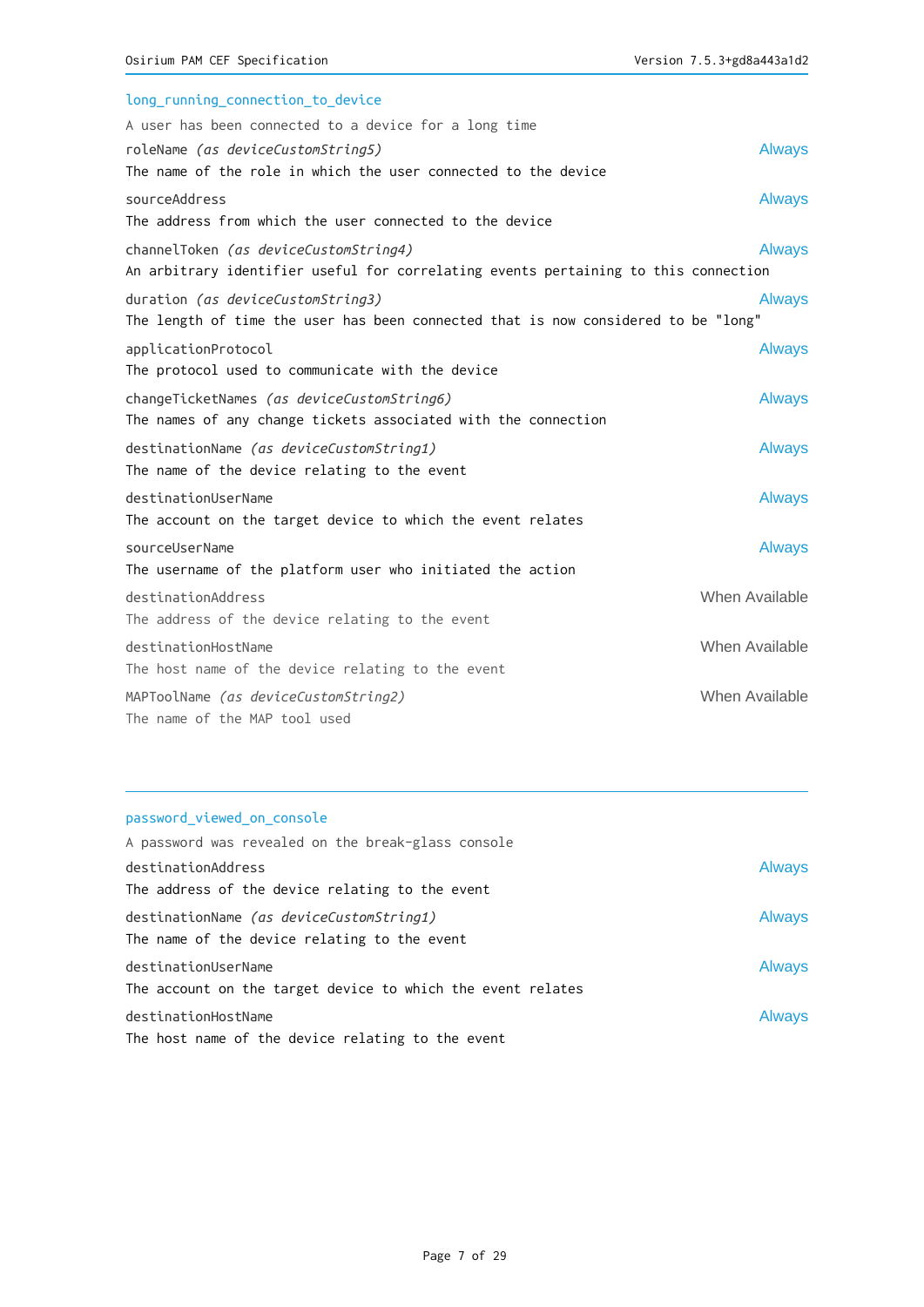# session\_terminated\_by\_cluster

| An administrator terminated a session                                  |               |
|------------------------------------------------------------------------|---------------|
| nodeID <i>(as deviceCustomString3)</i>                                 | <b>Always</b> |
| The node name on which the event triggering the termination originated |               |
| sessionID <i>(as deviceCustomString1)</i>                              | <b>Always</b> |
| The session which was terminated                                       |               |

# session\_terminated\_locally

| An administrator terminated a session                                 |  |
|-----------------------------------------------------------------------|--|
| <b>Always</b><br>sessionID (as deviceCustomString1)                   |  |
| The session which was terminated                                      |  |
| <b>Always</b><br>sourceUserDisplayName (as deviceCustomString2)       |  |
| The human-readable name of the platform user who initiated the action |  |
| <b>Always</b><br>sourceUserName                                       |  |
| The username of the platform user who initiated the action            |  |

# task\_finished

| An automated task was completed                                       |                |
|-----------------------------------------------------------------------|----------------|
| destinationAddress                                                    | Always         |
| The address of the device relating to the event                       |                |
| eventOutcome                                                          | <b>Always</b>  |
| The success/failure status of the action                              |                |
| destinationName <i>(as deviceCustomString1)</i>                       | <b>Always</b>  |
| The name of the device relating to the event                          |                |
| destinationHostName                                                   | Always         |
| The host name of the device relating to the event                     |                |
| sourceUserDisplayName (as deviceCustomString2)                        | Always         |
| The human-readable name of the platform user who initiated the action |                |
| sourceUserName                                                        | Always         |
| The username of the platform user who initiated the action            |                |
| taskName (as deviceCustomString6)                                     | When Available |
| The name assigned to the task that completed                          |                |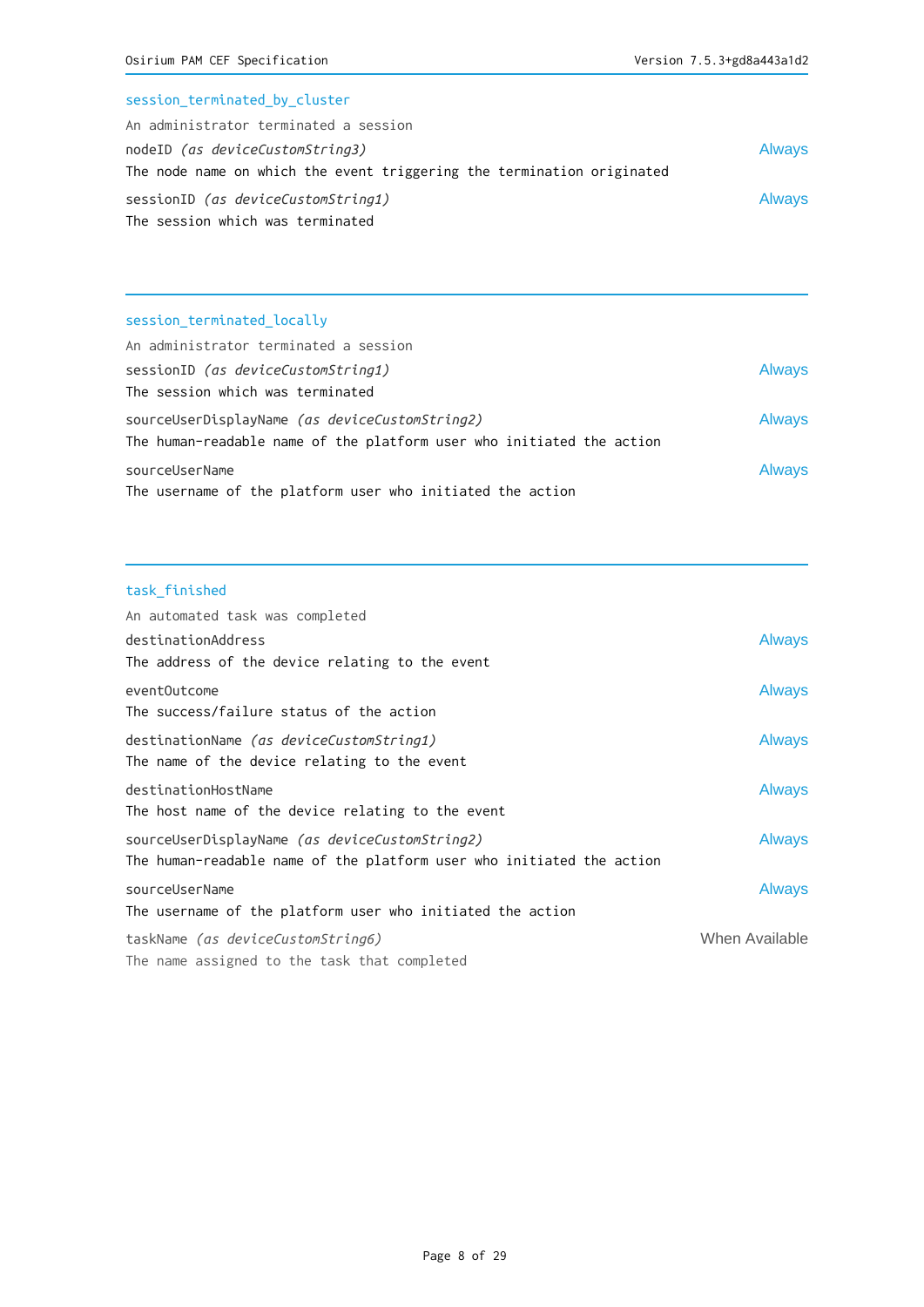## task\_queued

| A task was queued to run                                                         |                |
|----------------------------------------------------------------------------------|----------------|
| destinationAddress                                                               | <b>Always</b>  |
| The address of the device relating to the event                                  |                |
| destinationName (as deviceCustomString1)                                         | <b>Always</b>  |
| The name of the device relating to the event                                     |                |
| destinationHostName                                                              | <b>Always</b>  |
| The host name of the device relating to the event                                |                |
| taskName (as deviceCustomString6)                                                | <b>Always</b>  |
| The name assigned to the queued task                                             |                |
| domain (as deviceCustomString3)                                                  | When Available |
| A argument required for logging when a "ad_account_password_changed" task is ran |                |
| destinationUserName                                                              | When Available |
| A argument required for logging when a "ad_account_password_changed" task is ran |                |
| sourceUserDisplayName (as deviceCustomString2)                                   | When Available |
| The human-readable name of the platform user who initiated the action            |                |
| sourceUserName                                                                   | When Available |
| The username of the platform user who initiated the action                       |                |

## user\_acquired\_change\_ticket

| A user acquired a change ticket                                       |        |
|-----------------------------------------------------------------------|--------|
| sourceUserDisplayName (as deviceCustomString2)                        | Always |
| The human-readable name of the platform user who initiated the action |        |
| destinationUserName                                                   | Always |
| The user who has been associated with the change ticket               |        |
| changeTicketName (as deviceCustomString6)                             | Always |
| The name of the change ticket acquired by the user                    |        |
| sourceUserName                                                        | Always |
| The username of the platform user who initiated the action            |        |

| user associated change ticket with connection                                |               |
|------------------------------------------------------------------------------|---------------|
| A user associated a change ticket with a connection                          |               |
| sourceUserDisplayName (as deviceCustomString2)                               | <b>Always</b> |
| The human-readable name of the platform user who initiated the action        |               |
| externalId                                                                   | <b>Always</b> |
| The arbitrary identifier of the connection associated with the change ticket |               |
| changeTicketName (as deviceCustomString6)                                    | <b>Always</b> |
| The name of the change ticket associated with the connection                 |               |
| sourceUserName                                                               | <b>Always</b> |
| The username of the platform user who initiated the action                   |               |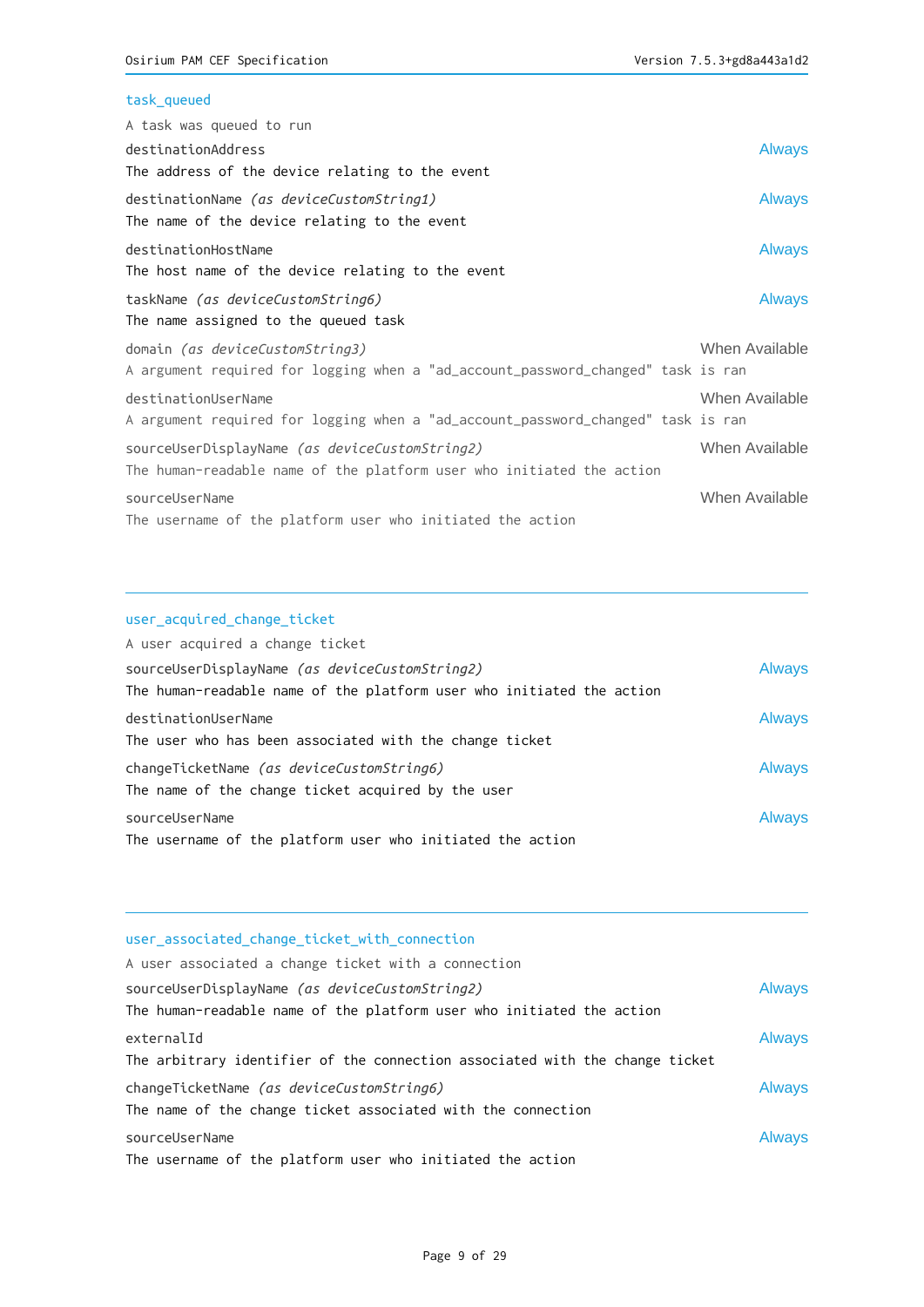# user\_cloned\_user

| A user created new user by copying portions of an existing user |                |
|-----------------------------------------------------------------|----------------|
| clonedUserName <i>(as deviceCustomString2)</i>                  | <b>Always</b>  |
| The username of the user from which the new user was derived    |                |
| destinationUserName                                             | <b>Always</b>  |
| The username of the new user                                    |                |
| sourceUserName                                                  | <b>Always</b>  |
| The username of the platform user who initiated the action      |                |
| authenticationType (as deviceCustomString6)                     | When Available |
| The authentication type of the new user                         |                |
| enabled <i>(as deviceCustomString5)</i>                         | When Available |
| Whether the new user is enabled                                 |                |
| expiresAt (as deviceCustomString4)                              | When Available |
| When the new user account is set to expire                      |                |
| emailAddress (as deviceCustomString3)                           | When Available |
| The email address of the new user                               |                |
|                                                                 |                |

# user\_commented\_on\_change\_ticket

| A user commented on a change ticket                                                                    |                |
|--------------------------------------------------------------------------------------------------------|----------------|
| sourceUserDisplayName (as deviceCustomString2)                                                         | <b>Always</b>  |
| The human-readable name of the platform user who initiated the action                                  |                |
| changeTicketName (as deviceCustomString6)<br>The name of the change ticket on which the user commented | Always         |
| sourceUserName                                                                                         | Always         |
| The username of the platform user who initiated the action                                             |                |
| comment (as deviceCustomString1)                                                                       | When Available |
| The comment the user made on the change ticket                                                         |                |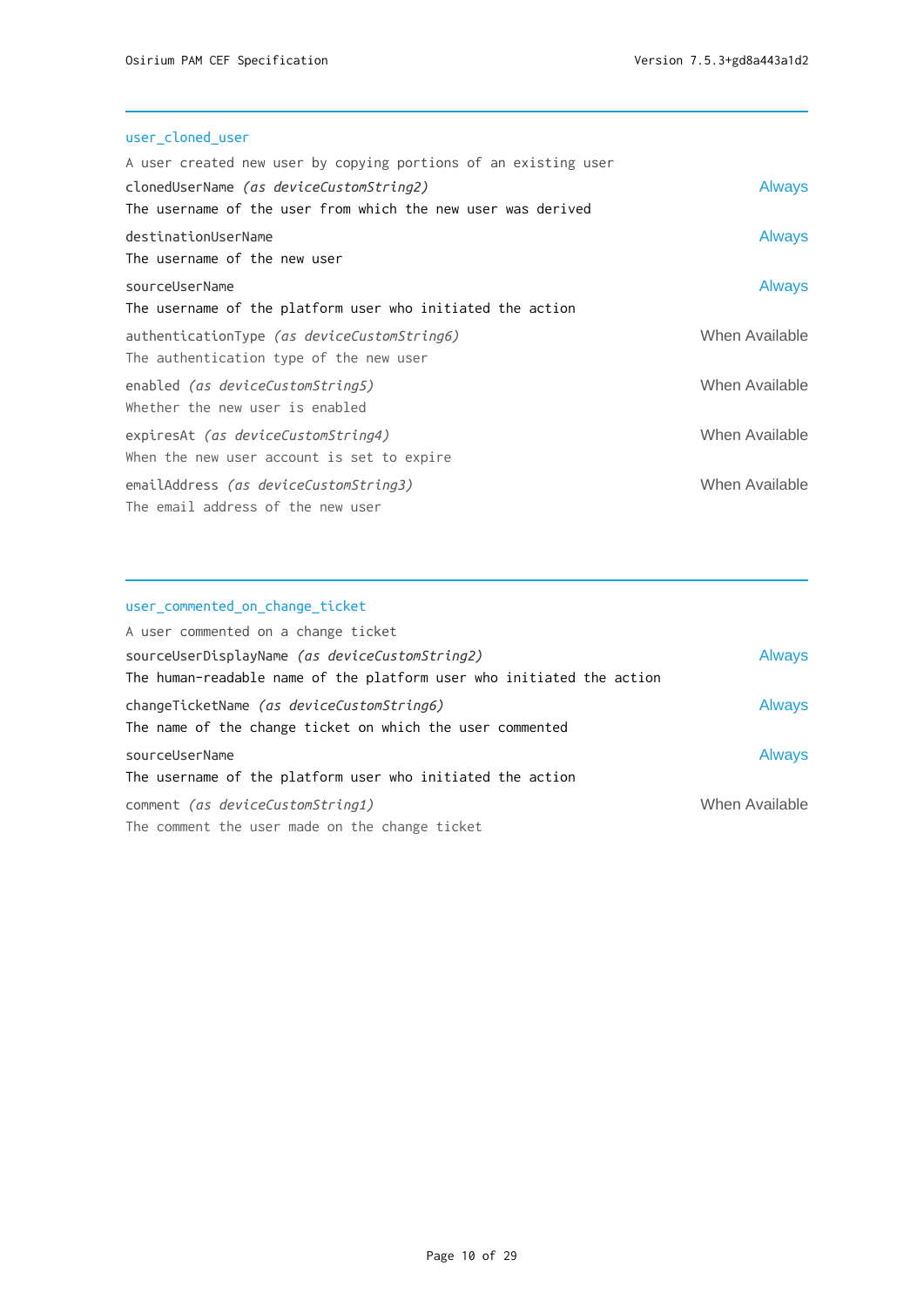| user connected to device                                                            |                |
|-------------------------------------------------------------------------------------|----------------|
| A user connected to a device using Osirium PAM                                      |                |
| roleName (as deviceCustomString5)                                                   | <b>Always</b>  |
| The name of the role in which the user connected to the device                      |                |
| sourceAddress                                                                       | <b>Always</b>  |
| The address from which the user connected to the device                             |                |
| channelToken (as deviceCustomString4)                                               | Always         |
| An arbitrary identifier useful for correlating events pertaining to this connection |                |
| applicationProtocol                                                                 | <b>Always</b>  |
| The protocol used to communicate with the device                                    |                |
| changeTicketNames (as deviceCustomString6)                                          | <b>Always</b>  |
| The names of any change tickets associated with the connection                      |                |
| destinationName (as deviceCustomString1)                                            | <b>Always</b>  |
| The name of the device relating to the event                                        |                |
| destinationUserName                                                                 | <b>Always</b>  |
| The account on the target device to which the event relates                         |                |
| sourceUserName                                                                      | <b>Always</b>  |
| The username of the platform user who initiated the action                          |                |
| destinationAddress                                                                  | When Available |
| The address of the device relating to the event                                     |                |
| destinationHostName                                                                 | When Available |
| The host name of the device relating to the event                                   |                |
| MAPToolName (as deviceCustomString2)                                                | When Available |
| The name of the MAP tool used                                                       |                |

## user\_created\_access\_request

| A user created a new device access request                  |                |
|-------------------------------------------------------------|----------------|
| destinationAddress                                          | <b>Always</b>  |
| The address of the device relating to the event             |                |
| destinationName <i>(as deviceCustomString1)</i>             | <b>Always</b>  |
| The name of the device relating to the event                |                |
| sourceUserName                                              | <b>Always</b>  |
| The username of the user who made the request               |                |
| destinationHostName                                         | <b>Always</b>  |
| The host name of the device relating to the event           |                |
| toolName (as deviceCustomString3)                           | When Available |
| The human-readable name of the tool relating to the event   |                |
| destinationUserName                                         | When Available |
| The account on the target device to which the event relates |                |
| taskName (as deviceProcessName)                             | When Available |
| The name of the task the user wants to run                  |                |
| message                                                     | When Available |
| The reason for requesting access                            |                |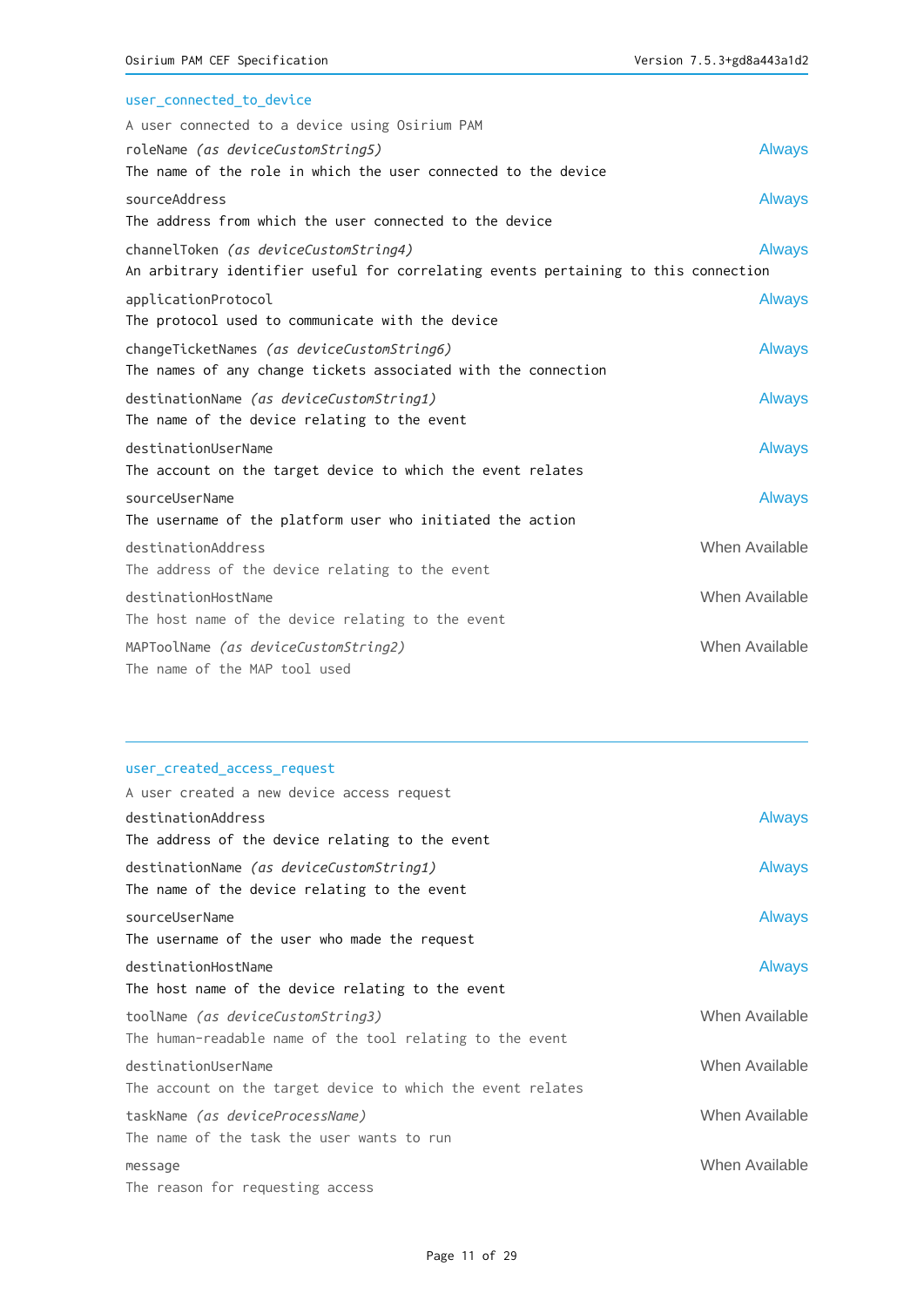| user_created_account_mapping_pattern                                  |               |
|-----------------------------------------------------------------------|---------------|
| A user created a new account mapping pattern                          |               |
| name (as deviceCustomString5)                                         | <b>Always</b> |
| The newly created account mapping name                                |               |
| sourceUserDisplayName (as deviceCustomString2)                        | <b>Always</b> |
| The human-readable name of the platform user who initiated the action |               |
| pattern (as deviceCustomString6)                                      | <b>Always</b> |
| The newly created account mapping pattern                             |               |
| sourceUserName                                                        | <b>Always</b> |
| The username of the platform user who initiated the action            |               |

## user\_created\_auth\_service

| A user created an authentication service                                                                                |               |
|-------------------------------------------------------------------------------------------------------------------------|---------------|
| authenticationServiceName (as deviceCustomString6)<br>The name of the authentication service                            | <b>Always</b> |
| sourceUserDisplayName (as deviceCustomString2)<br>The human-readable name of the platform user who initiated the action | <b>Always</b> |
| sourceUserName<br>The username of the platform user who initiated the action                                            | <b>Always</b> |

## user\_created\_file

| A user created a file stored on Osirium PAM                                                     |                |
|-------------------------------------------------------------------------------------------------|----------------|
| sourceUserDisplayName <i>(as deviceCustomString2)</i>                                           | <b>Always</b>  |
| The human-readable name of the platform user who initiated the action                           |                |
| sourceUserName<br>The username of the platform user who initiated the action                    | <b>Always</b>  |
| destinationAddress<br>The address of the device relating to the event                           | When Available |
| destinationHostName<br>The host name of the device relating to the event                        | When Available |
| destinationName <i>(as deviceCustomString1)</i><br>The name of the device relating to the event | When Available |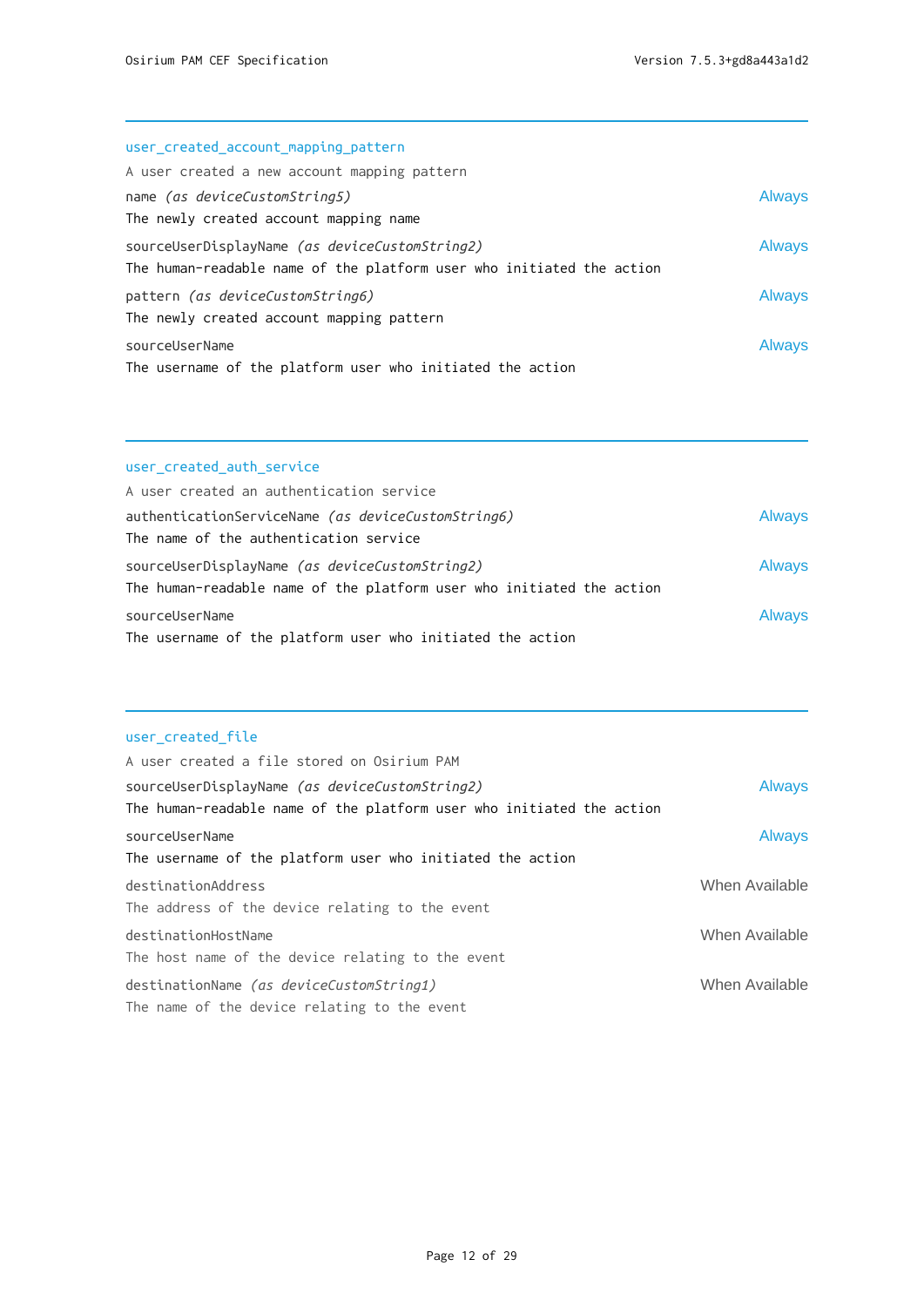# user\_created\_user

| A user created a new user on Osirium PAM                              |                |
|-----------------------------------------------------------------------|----------------|
| sourceUserDisplayName (as deviceCustomString2)                        | <b>Always</b>  |
| The human-readable name of the platform user who initiated the action |                |
| destinationUserName                                                   | <b>Always</b>  |
| The username of the new user                                          |                |
| sourceUserName                                                        | <b>Always</b>  |
| The username of the platform user who initiated the action            |                |
| enabled <i>(as deviceCustomString5)</i>                               | When Available |
| Whether the new user is enabled                                       |                |
| authenticationType (as deviceCustomString6)                           | When Available |
| The authentication type of the new user                               |                |
| expiresAt (as deviceCustomString4)                                    | When Available |
| When the new user account is set to expire                            |                |
| emailAddress (as deviceCustomString3)                                 | When Available |
| The email address of the new user                                     |                |

## user\_created\_user\_group

| A user created a new user group                                       |               |
|-----------------------------------------------------------------------|---------------|
| userGroupName (as deviceCustomString6)                                | <b>Always</b> |
| The name of the new user group                                        |               |
| sourceUserDisplayName (as deviceCustomString2)                        | <b>Always</b> |
| The human-readable name of the platform user who initiated the action |               |
| userNames (as deviceCustomString5)                                    | <b>Always</b> |
| The usernames of the users in the new user group                      |               |
| sourceUserName                                                        | <b>Always</b> |
| The username of the platform user who initiated the action            |               |

## user\_delete\_fingerprint\_failed

| A user failed to delete a fingerprint                                                                                   |               |
|-------------------------------------------------------------------------------------------------------------------------|---------------|
| sourceUserDisplayName (as deviceCustomString2)<br>The human-readable name of the platform user who initiated the action | <b>Always</b> |
| fingerprintId <i>(as deviceCustomString4)</i><br>Fingerprint id                                                         | <b>Always</b> |
| sourceUserName<br>The username of the platform user who initiated the action                                            | <b>Always</b> |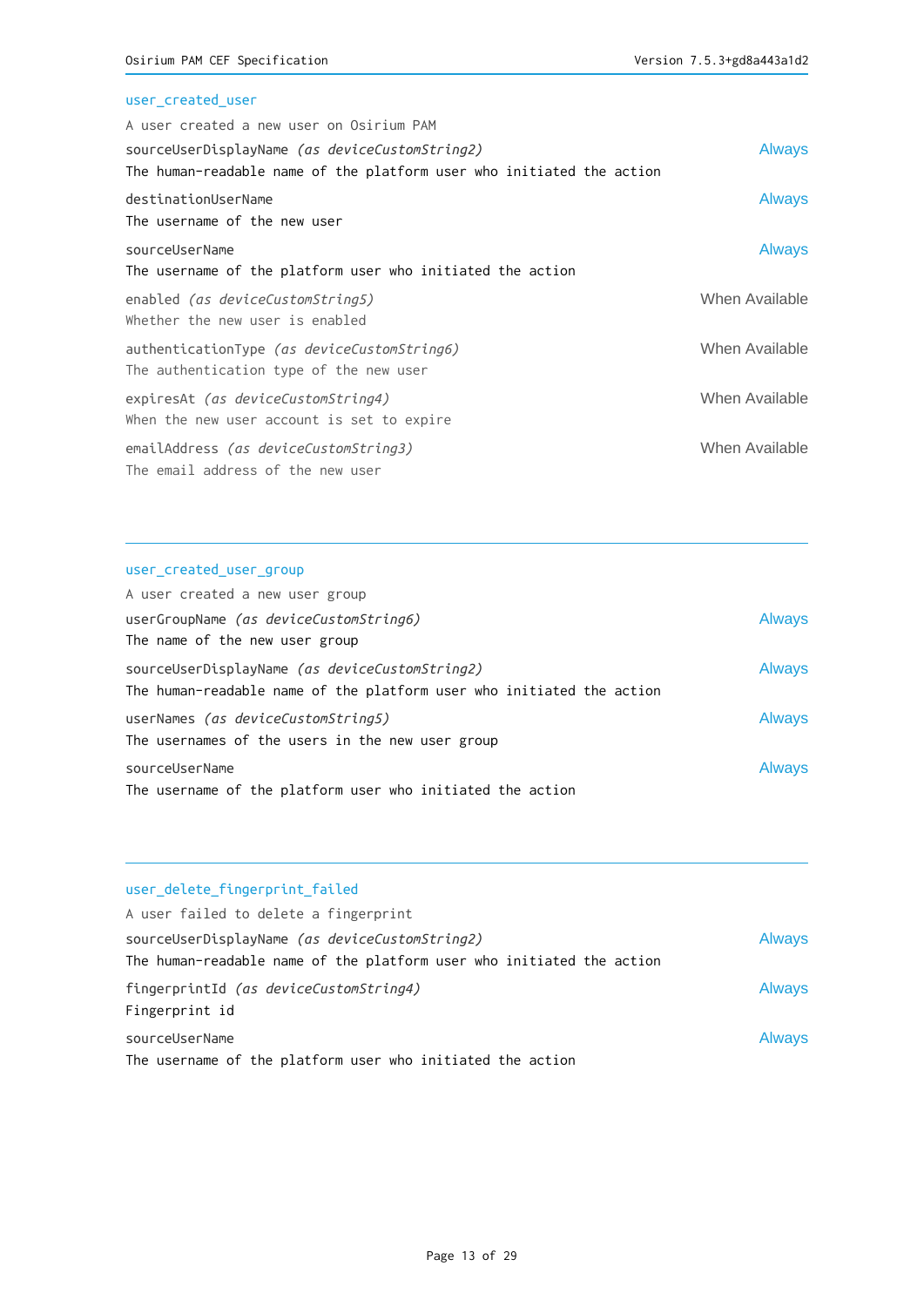| user_deleted_account_mapping_pattern                                  |               |
|-----------------------------------------------------------------------|---------------|
| A user deleted an account mapping pattern                             |               |
| pattern <i>(as deviceCustomString6)</i>                               | <b>Always</b> |
| The account mapping pattern that was deleted                          |               |
| sourceUserDisplayName (as deviceCustomString2)                        | <b>Always</b> |
| The human-readable name of the platform user who initiated the action |               |
| name (as deviceCustomString5)                                         | <b>Always</b> |
| The account mapping name that was deleted                             |               |
| sourceUserName                                                        | <b>Always</b> |
| The username of the platform user who initiated the action            |               |

## user\_deleted\_auth\_service

| A user deleted an authentication service                                                                                |               |
|-------------------------------------------------------------------------------------------------------------------------|---------------|
| authenticationServiceName (as deviceCustomString6)<br>The name of the authentication service                            | <b>Always</b> |
| sourceUserDisplayName (as deviceCustomString2)<br>The human-readable name of the platform user who initiated the action | <b>Always</b> |
| sourceUserName<br>The username of the platform user who initiated the action                                            | <b>Always</b> |

## user\_deleted\_file

| A user deleted a file stored on Osirium PAM                           |                |
|-----------------------------------------------------------------------|----------------|
| sourceUserDisplayName (as deviceCustomString2)                        | <b>Always</b>  |
| The human-readable name of the platform user who initiated the action |                |
| filePath                                                              | <b>Always</b>  |
| The full path of the file that was deleted, including the file name   |                |
| sourceUserName                                                        | <b>Always</b>  |
| The username of the platform user who initiated the action            |                |
| destinationAddress                                                    | When Available |
| The address of the device relating to the event                       |                |
| destinationHostName                                                   | When Available |
| The host name of the device relating to the event                     |                |
| destinationName (as deviceCustomString1)                              | When Available |
| The name of the device relating to the event                          |                |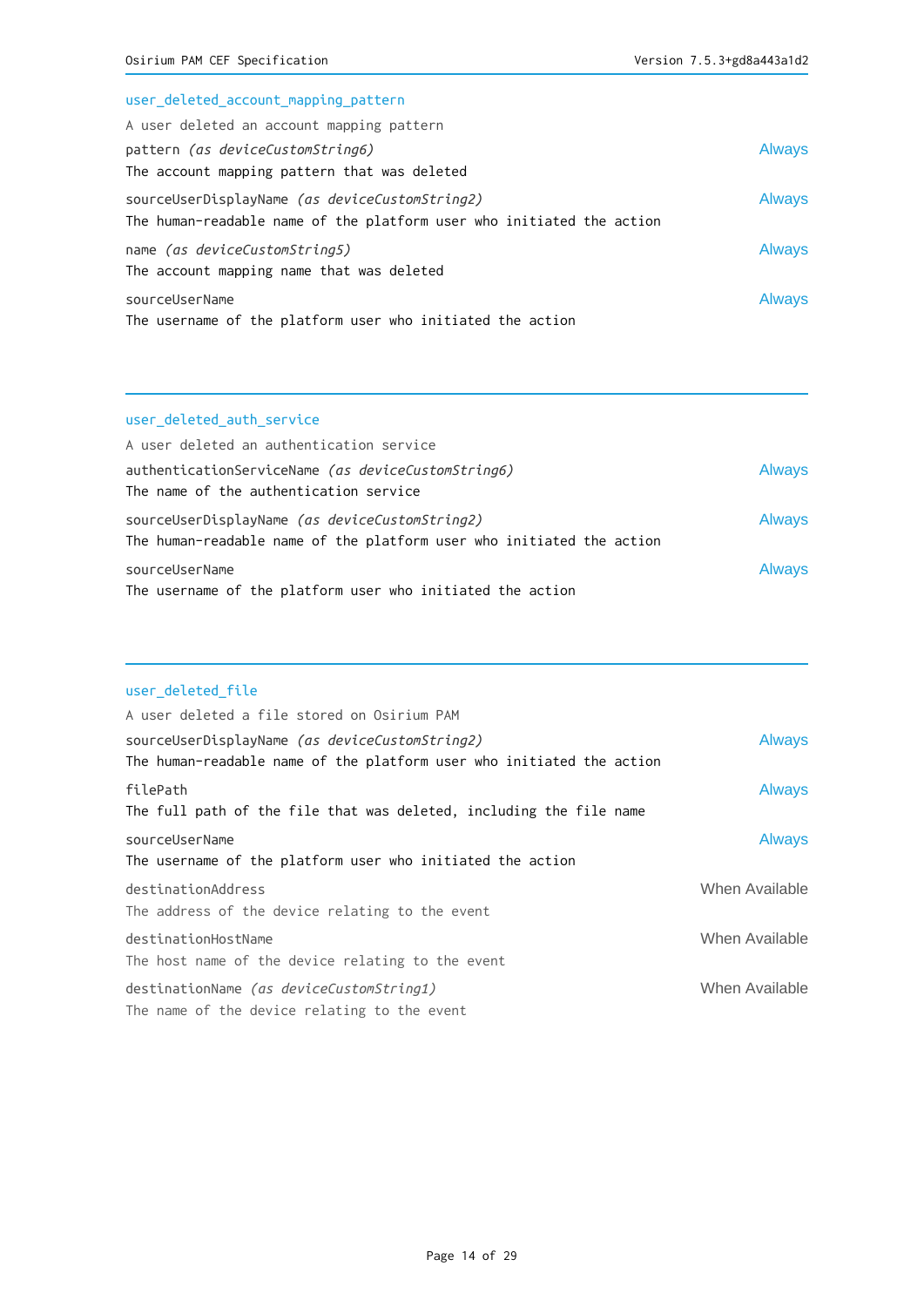#### user\_deleted\_fingerprint

| A user deleted a fingerprint                               |        |
|------------------------------------------------------------|--------|
| fingerprint <i>(as deviceCustomString5)</i>                | Always |
| Deleted fingerprint                                        |        |
| toolName (as deviceCustomString3)                          | Always |
| The human-readable name of the tool relating to the event  |        |
| fingerprintId (as deviceCustomString4)                     | Always |
| Fingerprint id                                             |        |
| sourceUserName                                             | Always |
| The username of the platform user who initiated the action |        |

# user\_deleted\_user

| A user deleted a user from Osirium PAM                                |               |
|-----------------------------------------------------------------------|---------------|
| destinationUserName                                                   | <b>Always</b> |
| The username of the user that was deleted                             |               |
| sourceUserDisplayName (as deviceCustomString2)                        | <b>Always</b> |
| The human-readable name of the platform user who initiated the action |               |
| sourceUserName                                                        | <b>Always</b> |
| The username of the platform user who initiated the action            |               |

## user\_deleted\_user\_group

| A user deleted a user group                                           |               |
|-----------------------------------------------------------------------|---------------|
| sourceUserDisplayName (as deviceCustomString2)                        | <b>Always</b> |
| The human-readable name of the platform user who initiated the action |               |
| userGroupName (as deviceCustomString6)                                | <b>Always</b> |
| The name of the deleted user group                                    |               |
| sourceUserName                                                        | <b>Always</b> |
| The username of the platform user who initiated the action            |               |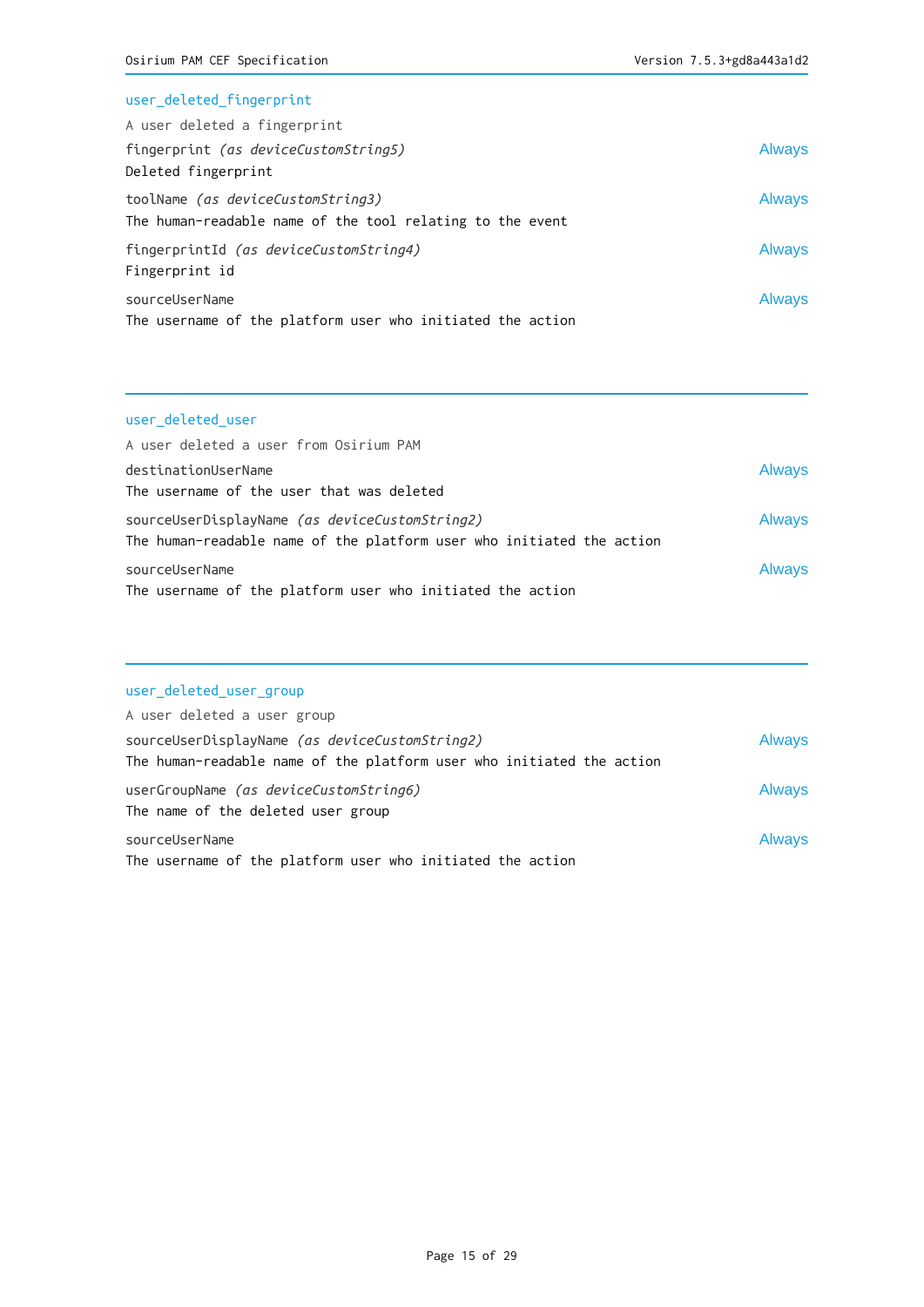| user_disconnected_from_device                                                       |                |
|-------------------------------------------------------------------------------------|----------------|
| A user disconnected from a device                                                   |                |
| roleName (as deviceCustomString5)                                                   | <b>Always</b>  |
| The name of the role in which the user connected to the device                      |                |
| sourceAddress                                                                       | <b>Always</b>  |
| The address from which the user connected to the device                             |                |
| channelToken (as deviceCustomString4)                                               | <b>Always</b>  |
| An arbitrary identifier useful for correlating events pertaining to this connection |                |
| applicationProtocol                                                                 | <b>Always</b>  |
| The protocol used to communicate with the device                                    |                |
| changeTicketNames (as deviceCustomString6)                                          | <b>Always</b>  |
| The names of any change tickets associated with the connection                      |                |
| destinationName (as deviceCustomString1)                                            | <b>Always</b>  |
| The name of the device relating to the event                                        |                |
| destinationUserName                                                                 | <b>Always</b>  |
| The account on the target device to which the event relates                         |                |
| sourceUserName                                                                      | <b>Always</b>  |
| The username of the platform user who initiated the action                          |                |
| destinationAddress                                                                  | When Available |
| The address of the device relating to the event                                     |                |
| destinationHostName                                                                 | When Available |
| The host name of the device relating to the event                                   |                |
| MAPToolName (as deviceCustomString2)                                                | When Available |
| The name of the MAP tool used                                                       |                |
| duration (as deviceCustomString3)                                                   | When Available |
| The length of time that the user was connected                                      |                |

# user\_downloaded\_breakglass\_document

A user downloaded the breakglass document sourceUserName Always The username of the platform user who initiated the action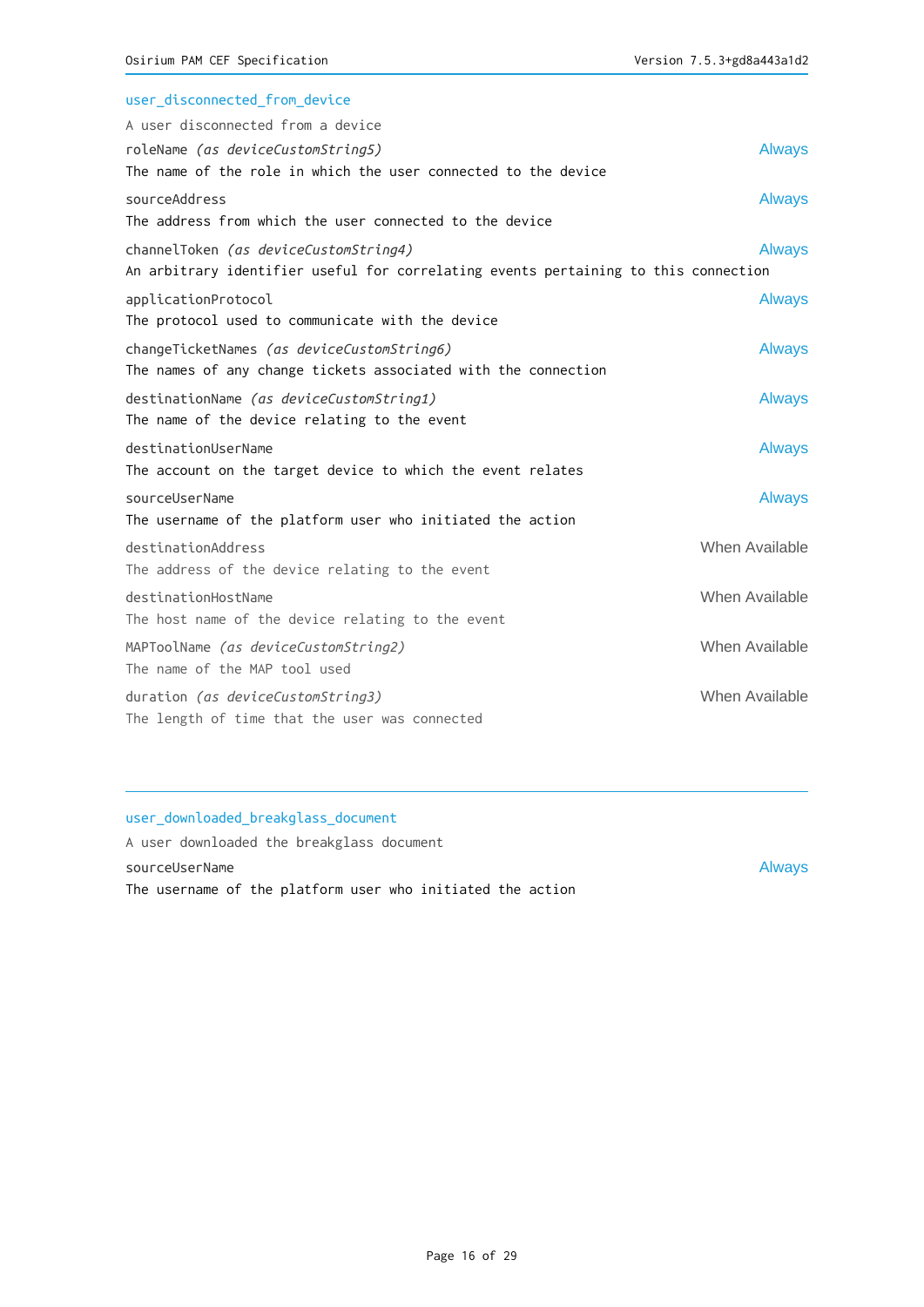# user\_executed\_troubleshooting\_script

| A user executed a troubleshooting script on the PAM Server Console                                                      |               |
|-------------------------------------------------------------------------------------------------------------------------|---------------|
| scriptArguments (as deviceCustomString6)                                                                                | <b>Always</b> |
| The arguments passed to the script                                                                                      |               |
| sourceUserDisplayName (as deviceCustomString2)<br>The human-readable name of the platform user who initiated the action | <b>Always</b> |
| filename                                                                                                                | <b>Always</b> |
| The name of the script that was executed on the console                                                                 |               |
| sourceUserName                                                                                                          | <b>Always</b> |
| The username of the platform user who initiated the action                                                              |               |

# user\_failed\_login\_odc

| A user failed to log in to Osirium PAM                      |                |
|-------------------------------------------------------------|----------------|
| destinationAddress                                          | <b>Always</b>  |
| The address of the device relating to the event             |                |
| sourceAddress                                               | <b>Always</b>  |
| The address from which the client attempted to connect      |                |
| destinationName <i>(as deviceCustomString1)</i>             | <b>Always</b>  |
| The name of the device relating to the event                |                |
| destinationUserName                                         | <b>Always</b>  |
| The account on the target device to which the event relates |                |
| destinationHostName                                         | <b>Always</b>  |
| The host name of the device relating to the event           |                |
| sourceUserName                                              | <b>Always</b>  |
| The username of the platform user who initiated the action  |                |
| message                                                     | When Available |
| An error message about why the login attempt failed         |                |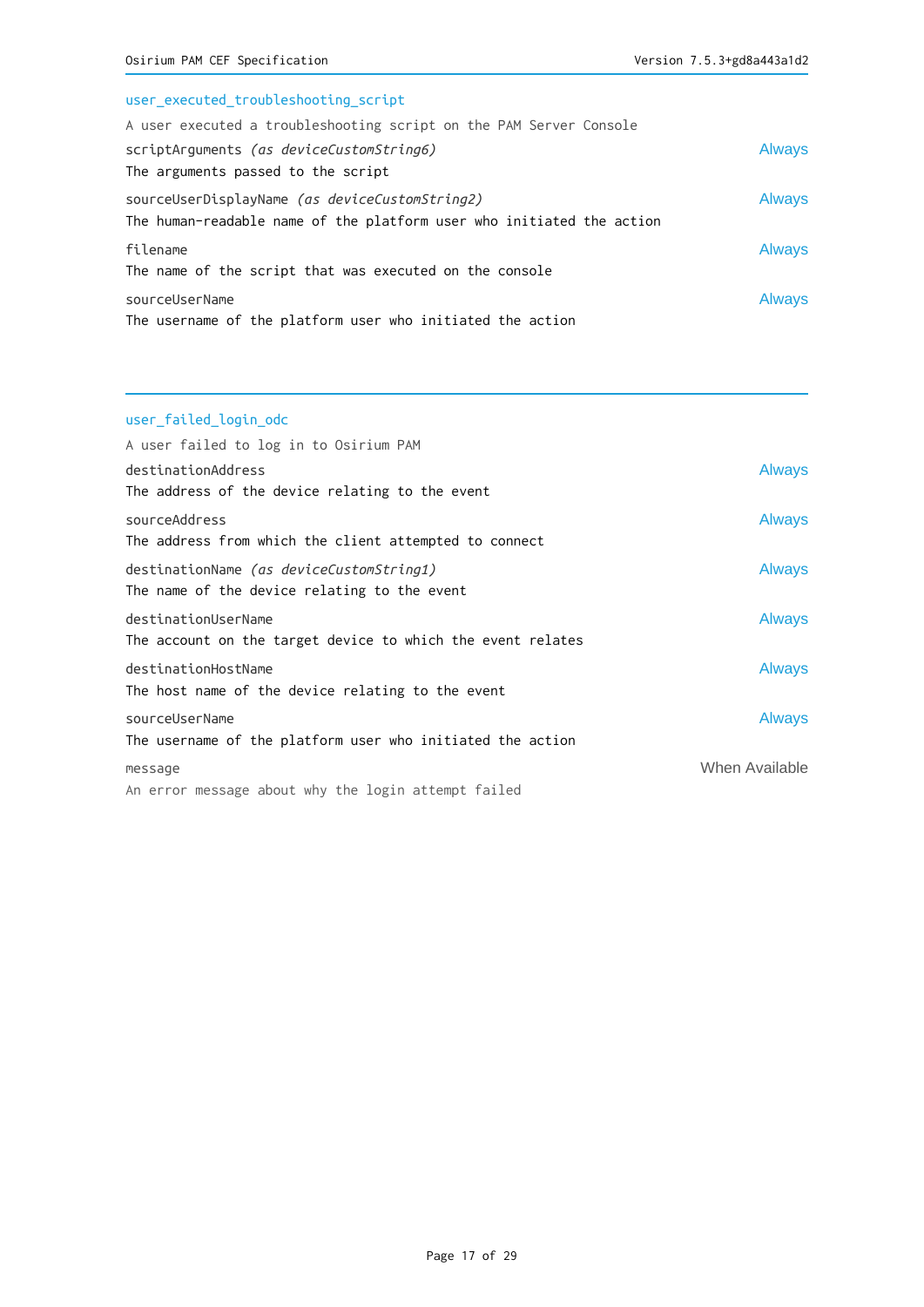| user_failed_to_update_device_password                                                                                   |               |
|-------------------------------------------------------------------------------------------------------------------------|---------------|
| A user failed to update the password on a device                                                                        |               |
| Reason                                                                                                                  | <b>Always</b> |
| The reason the password update did not proceed                                                                          |               |
| sourceUserDisplayName (as deviceCustomString2)<br>The human-readable name of the platform user who initiated the action | <b>Always</b> |
| destinationAddress<br>The address of the device relating to the event                                                   | <b>Always</b> |
| destinationName (as deviceCustomString1)<br>The name of the device relating to the event                                | <b>Always</b> |
| destinationUserName<br>The account on the target device to which the event relates                                      | <b>Always</b> |
| destinationHostName<br>The host name of the device relating to the event                                                | <b>Always</b> |
| sourceUserName<br>The username of the platform user who initiated the action                                            | <b>Always</b> |

## user\_forced\_secrets\_refresh

| A user forced a password refresh for an account                       |                |
|-----------------------------------------------------------------------|----------------|
| sourceUserDisplayName (as deviceCustomString2)                        | <b>Always</b>  |
| The human-readable name of the platform user who initiated the action |                |
| destinationUserName                                                   | <b>Always</b>  |
| The account on the target device to which the event relates           |                |
| sourceUserName                                                        | <b>Always</b>  |
| The username of the platform user who initiated the action            |                |
| destinationAddress                                                    | When Available |
| The address of the device relating to the event                       |                |
| destinationName (as deviceCustomString1)                              | When Available |
| The name of the device relating to the event                          |                |
| destinationHostName                                                   | When Available |
| The host name of the device relating to the event                     |                |
| authenticationServiceName (as deviceCustomString6)                    | When Available |
| The authentication service to which the account belongs               |                |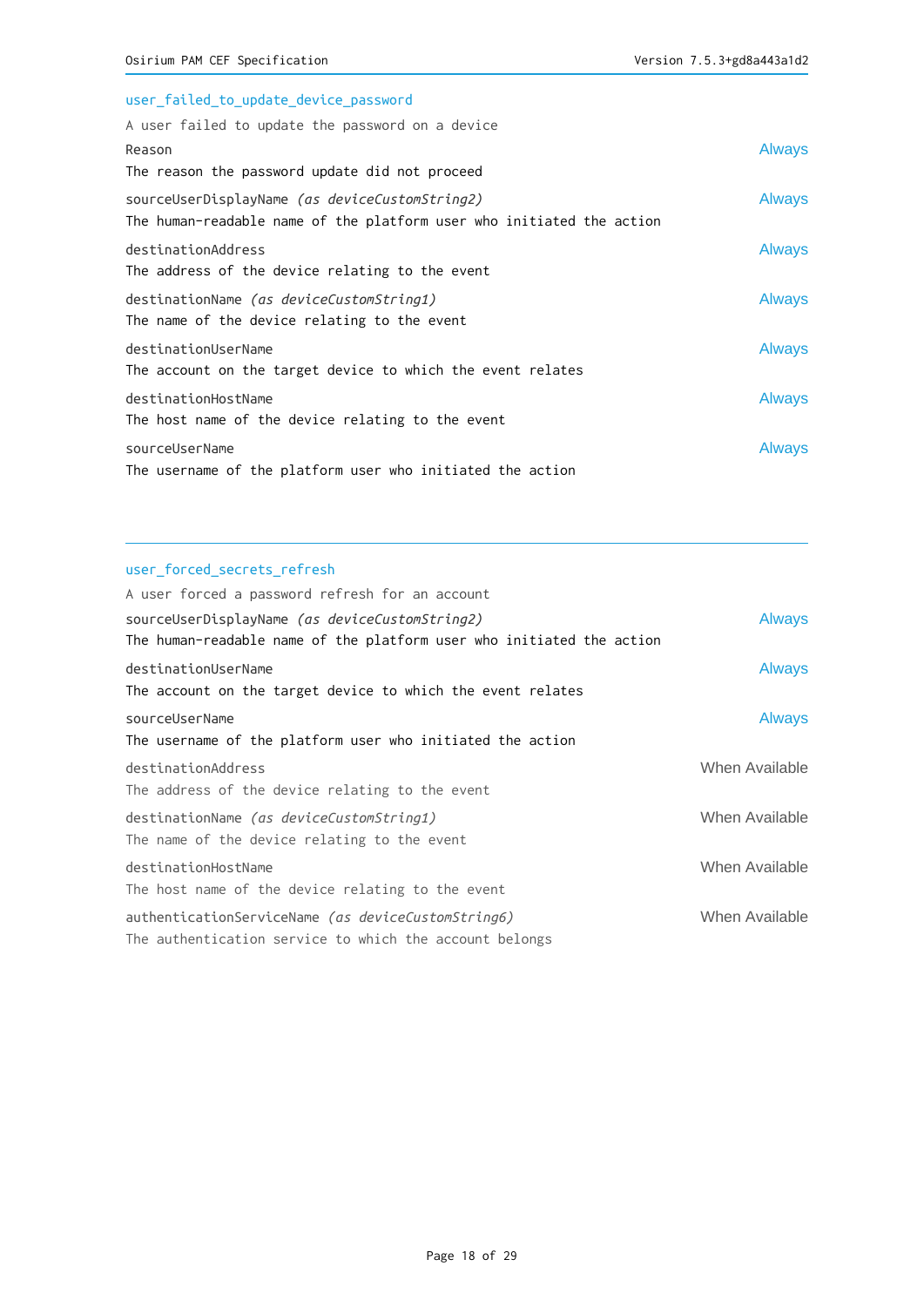# user\_locked\_device\_account

| A user locked an account on a device                                  |               |
|-----------------------------------------------------------------------|---------------|
| sourceUserDisplayName (as deviceCustomString2)                        | <b>Always</b> |
| The human-readable name of the platform user who initiated the action |               |
| destinationUserName                                                   | <b>Always</b> |
| The account on the target device to which the event relates           |               |
| sourceUserName                                                        | <b>Always</b> |
| The username of the platform user who initiated the action            |               |

# user\_logged\_in\_odc

| A user logged in to Osirium PAM                             |               |
|-------------------------------------------------------------|---------------|
| destinationAddress                                          | <b>Always</b> |
| The address of the device relating to the event             |               |
| destinationName (as deviceCustomString1)                    | <b>Always</b> |
| The name of the device relating to the event                |               |
| destinationUserName                                         | <b>Always</b> |
| The account on the target device to which the event relates |               |
| destinationHostName                                         | <b>Always</b> |
| The host name of the device relating to the event           |               |
| sourceAddress                                               | <b>Always</b> |
| The address from which the client connected                 |               |
| sourceUserName                                              | <b>Always</b> |
| The username of the platform user who initiated the action  |               |
|                                                             |               |

# user\_logged\_out\_odc

| A user logged out from Osirium PAM                                                                                      |               |
|-------------------------------------------------------------------------------------------------------------------------|---------------|
| sourceUserDisplayName (as deviceCustomString2)<br>The human-readable name of the platform user who initiated the action | <b>Always</b> |
| sourceAddress<br>The address from which the client was connected                                                        | <b>Always</b> |
| destinationAddress<br>The address of the device relating to the event                                                   | <b>Always</b> |
| destinationName (as deviceCustomString1)<br>The name of the device relating to the event                                | <b>Always</b> |
| destinationUserName<br>The account on the target device to which the event relates                                      | <b>Always</b> |
| destinationHostName<br>The host name of the device relating to the event                                                | <b>Always</b> |
| sourceUserName<br>The username of the platform user who initiated the action                                            | <b>Always</b> |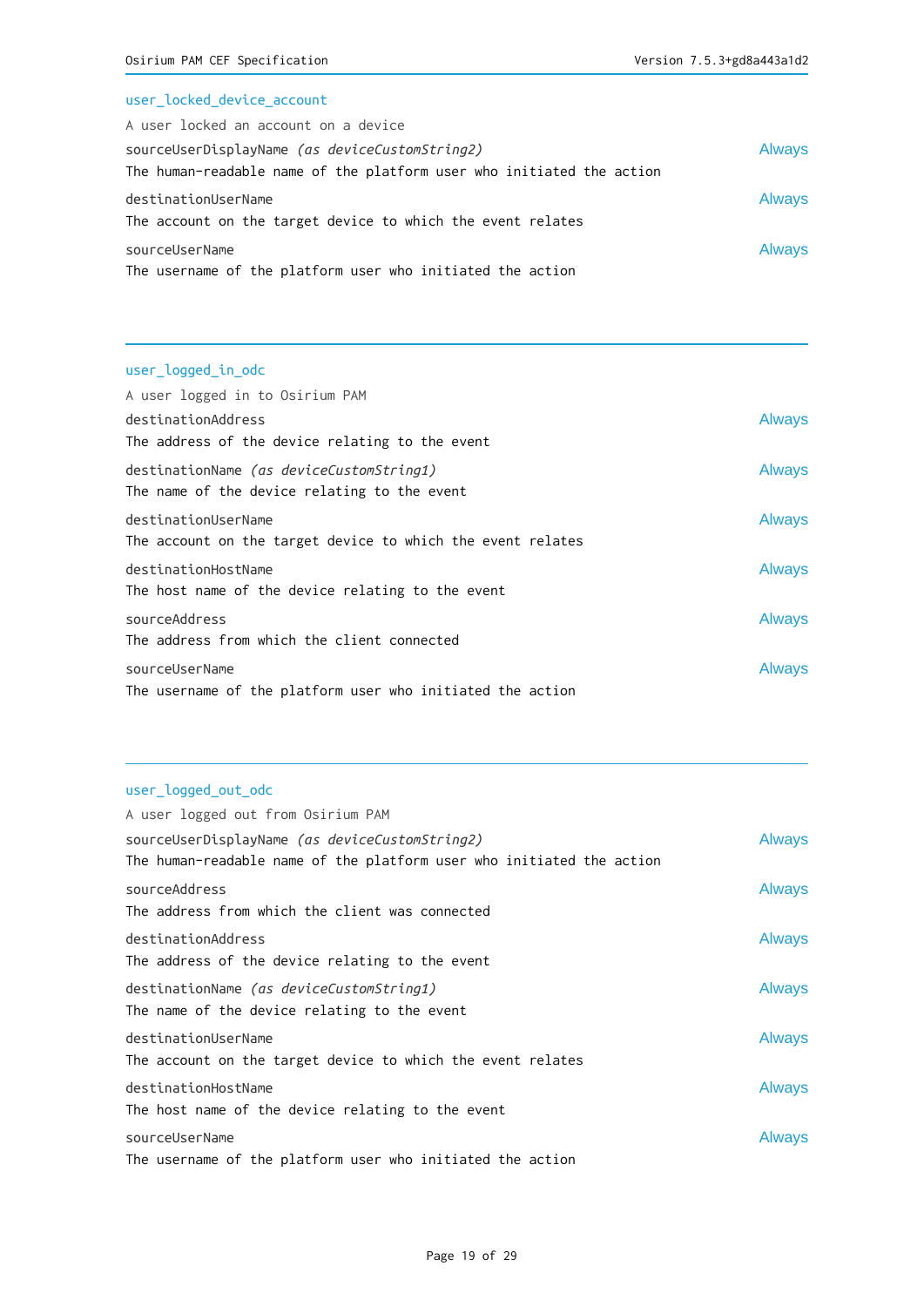# user\_login\_response\_required A user must respond to log in to Osirium PAM destinationAddress Always The address of the device relating to the event destinationName (as deviceCustomString1) and always The name of the device relating to the event destinationUserName Always The account on the target device to which the event relates destinationHostName **Always** The host name of the device relating to the event sourceAddress Always The address from which the client connected sourceUserName Always and the Contract of the Contract of the Contract of the Contract of the Contract of the Contract of the Contract of the Contract of the Contract of the Contract of the Contract of the Contract of the

## user\_migrated\_device\_to\_new\_template

The username of the platform user who initiated the action

| A user migrated a device to use a new template                                                                                                                         |               |
|------------------------------------------------------------------------------------------------------------------------------------------------------------------------|---------------|
| oldTemplateVersion (as deviceCustomString3)<br>The version of the device templated that was used to handle the device configuration and<br>interactions                | <b>Always</b> |
| newTemplateVersion <i>(as deviceCustomString5)</i><br>The version of the device templated that will now be used to handle the device<br>configuration and interactions | <b>Always</b> |
| oldTemplateName <i>(as deviceCustomString2)</i><br>The name of the device template that was used to handle the device configuration and<br>interactions                | <b>Always</b> |
| destinationAddress<br>The address of the device relating to the event                                                                                                  | <b>Always</b> |
| templateVendor <i>(as deviceCustomString6)</i><br>The vendor of the device that the template is targetting                                                             | <b>Always</b> |
| destinationName (as deviceCustomString1)<br>The name of the device relating to the event                                                                               | <b>Always</b> |
| destinationHostName<br>The host name of the device relating to the event                                                                                               | <b>Always</b> |
| newTemplateName <i>(as deviceCustomString4)</i><br>The name of the device template that will now be used to handle the device configuration<br>and interactions        | <b>Always</b> |
| sourceUserName<br>The username of the platform user who initiated the action                                                                                           | <b>Always</b> |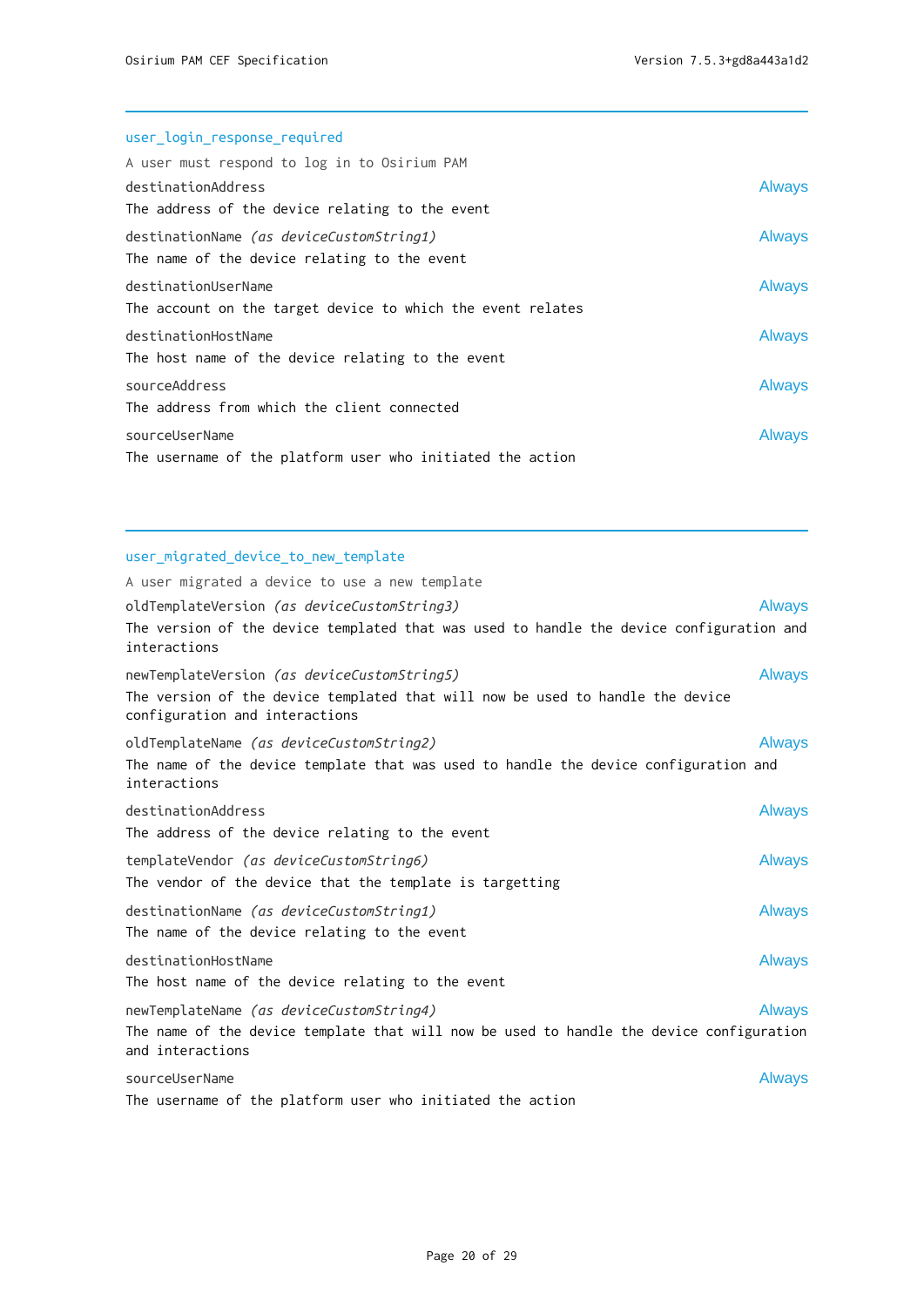| user_provisioned_device                                                                         |                |
|-------------------------------------------------------------------------------------------------|----------------|
| A user provisioned a device                                                                     |                |
| sourceUserDisplayName (as deviceCustomString2)                                                  | <b>Always</b>  |
| The human-readable name of the platform user who initiated the action                           |                |
| destinationAddress                                                                              | <b>Always</b>  |
| The address of the device relating to the event                                                 |                |
| templateName (as deviceCustomString4)                                                           | <b>Always</b>  |
| The name of the device template used to handle the device configuration and interactions        |                |
| templateVendor (as deviceCustomString6)                                                         | <b>Always</b>  |
| The vendor of the device that the template is targetting                                        |                |
| destinationName (as deviceCustomString1)                                                        | <b>Always</b>  |
| The name of the device relating to the event                                                    |                |
| templateVersion (as deviceCustomString5)                                                        | <b>Always</b>  |
| The version of the device templated used to handle the device configuration and<br>interactions |                |
| destinationHostName                                                                             | <b>Always</b>  |
| The host name of the device relating to the event                                               |                |
| sourceUserName                                                                                  | <b>Always</b>  |
| The username of the platform user who initiated the action                                      |                |
| authServiceName (as deviceCustomString3)                                                        | When Available |
| The human-readable name of the auth service the device was provisioned with                     |                |

## user\_read\_device\_file

| A user read the contents of a file on a device                        |               |
|-----------------------------------------------------------------------|---------------|
| sourceUserDisplayName (as deviceCustomString2)                        | <b>Always</b> |
| The human-readable name of the platform user who initiated the action |               |
| destinationAddress                                                    | <b>Always</b> |
| The address of the device relating to the event                       |               |
| filePath                                                              | <b>Always</b> |
| The full path on the device of the file that was read                 |               |
| destinationName (as deviceCustomString1)                              | <b>Always</b> |
| The name of the device relating to the event                          |               |
| destinationUserName                                                   | <b>Always</b> |
| The account on the target device to which the event relates           |               |
| destinationHostName                                                   | <b>Always</b> |
| The host name of the device relating to the event                     |               |
| sourceUserName                                                        | <b>Always</b> |
| The username of the platform user who initiated the action            |               |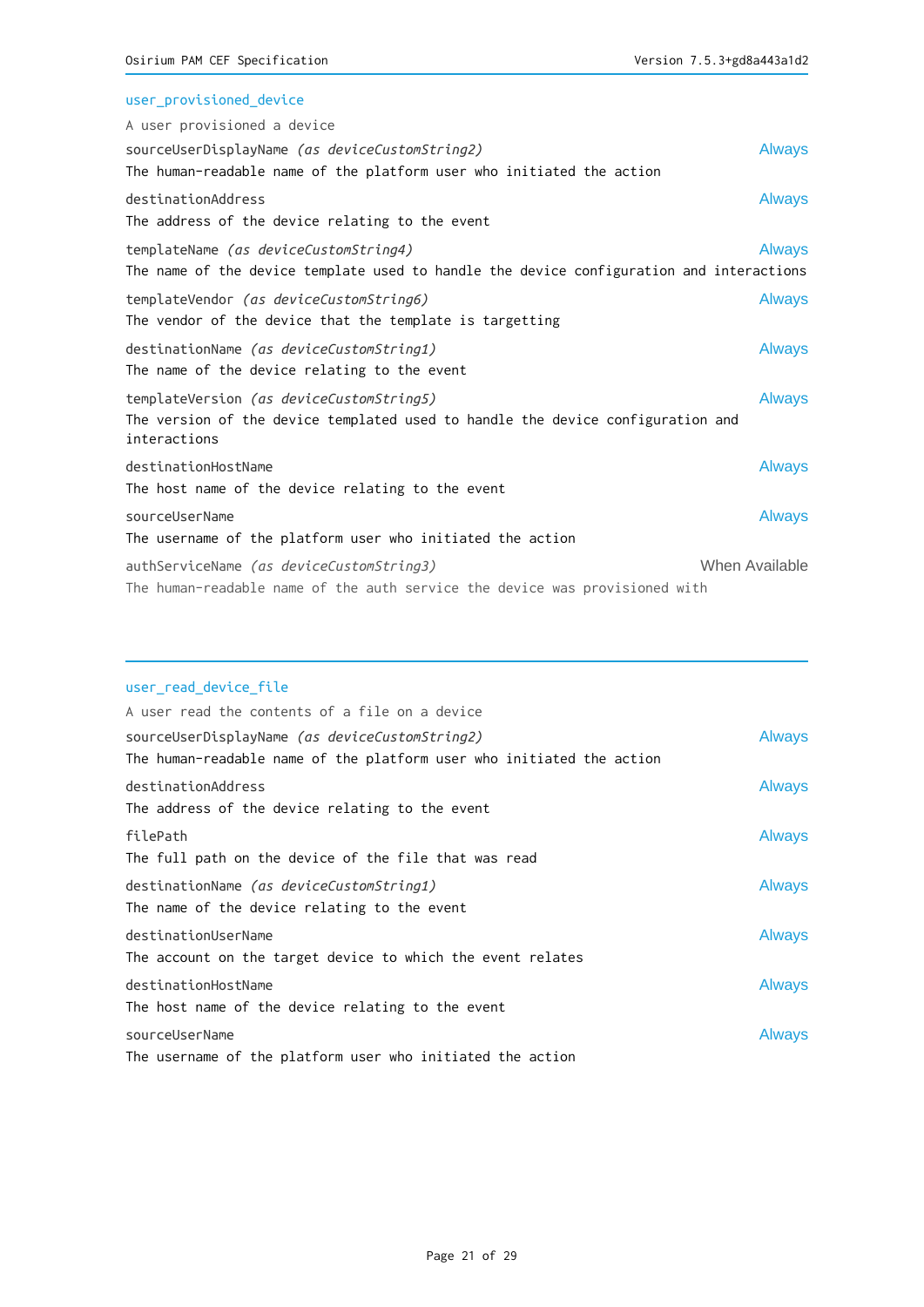# user\_released\_change\_ticket

| A user released a change ticket                                       |                |
|-----------------------------------------------------------------------|----------------|
| changeTicketName (as deviceCustomString6)                             | <b>Always</b>  |
| The name of the change ticket released by the user                    |                |
| sourceUserDisplayName (as deviceCustomString2)                        | Always         |
| The human-readable name of the platform user who initiated the action |                |
| sourceUserName                                                        | Always         |
| The username of the platform user who initiated the action            |                |
| destinationUserName                                                   | When Available |
| The username of the user who was associated with the change ticket    |                |

# user\_requested\_profile\_deletion

| A user requested the deletion of a profile                            |               |
|-----------------------------------------------------------------------|---------------|
| sourceUserDisplayName (as deviceCustomString2)                        | <b>Always</b> |
| The human-readable name of the platform user who initiated the action |               |
| profileName (as deviceCustomString6)                                  | <b>Always</b> |
| The name of the profile to be deleted                                 |               |
| sourceUserName                                                        | <b>Always</b> |
| The username of the platform user who initiated the action            |               |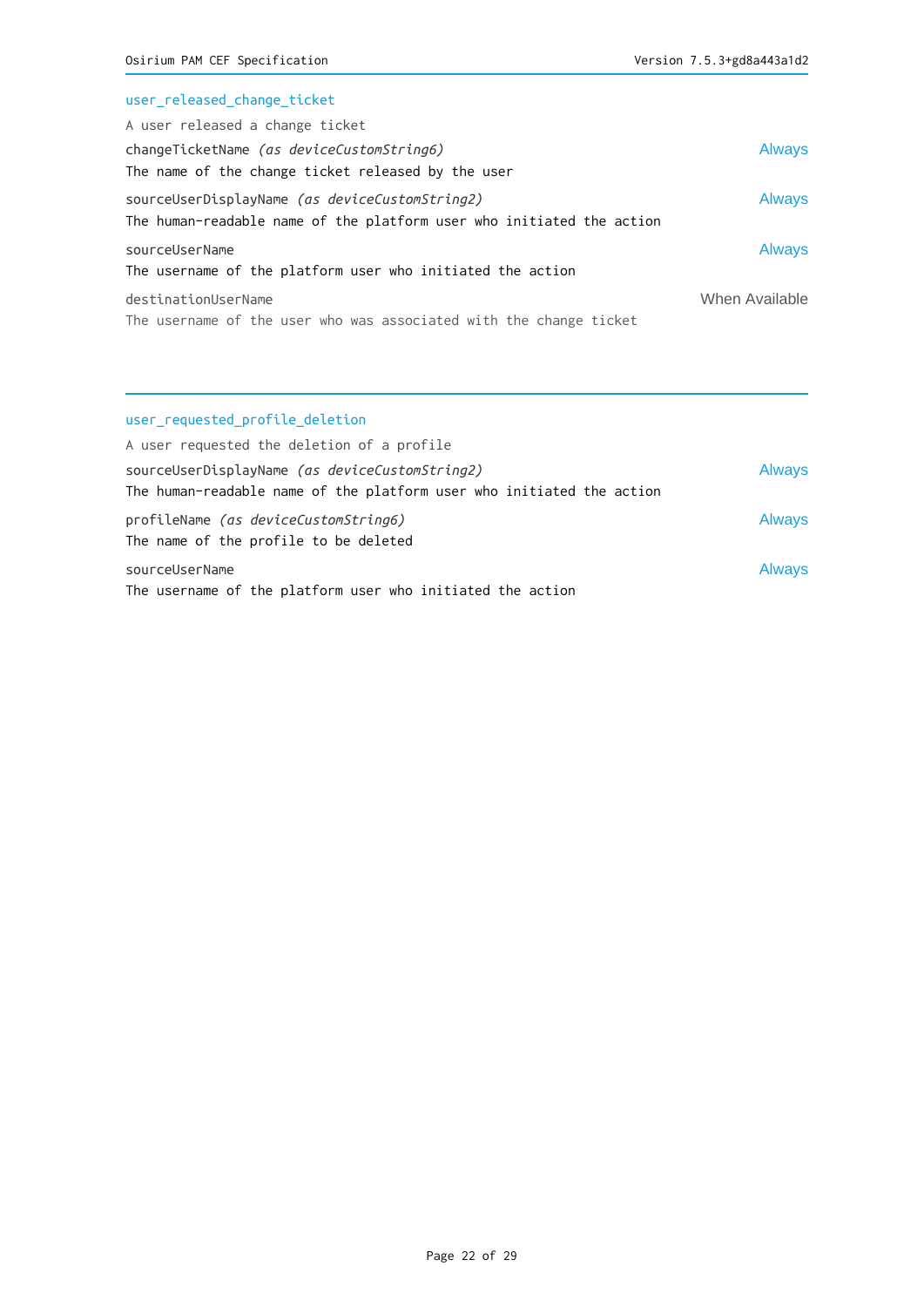| user_responded_to_access_request                                                                                        |                |
|-------------------------------------------------------------------------------------------------------------------------|----------------|
| A user responded to a device access request                                                                             |                |
| requesterUserName (as deviceCustomString4)                                                                              | <b>Always</b>  |
| The username of the user who made the request                                                                           |                |
| sourceUserDisplayName (as deviceCustomString2)<br>The human-readable name of the platform user who initiated the action | <b>Always</b>  |
| requesterUserDisplayName (as deviceCustomString3)<br>The display name of the user who made the request                  | <b>Always</b>  |
| destinationAddress<br>The address of the device relating to the event                                                   | <b>Always</b>  |
| destinationName (as deviceCustomString1)<br>The name of the device relating to the event                                | <b>Always</b>  |
| response (as deviceCustomString6)<br>The response the user gave to the access request                                   | <b>Always</b>  |
| destinationHostName<br>The host name of the device relating to the event                                                | <b>Always</b>  |
| sourceUserName<br>The username of the platform user who initiated the action                                            | <b>Always</b>  |
| toolName (as deviceCustomString5)<br>The human-readable name of the tool relating to the event                          | When Available |
| taskName (as deviceProcessName)<br>The name of the task the user wants to run                                           | When Available |
| destinationUserName<br>The account on the target device to which the event relates                                      | When Available |

## user\_revealed\_secrets

| A user revealed the secrets for an account                            |                |
|-----------------------------------------------------------------------|----------------|
| sourceUserDisplayName (as deviceCustomString2)                        | <b>Always</b>  |
| The human-readable name of the platform user who initiated the action |                |
| destinationUserName                                                   | <b>Always</b>  |
| The account on the target device to which the event relates           |                |
| sourceUserName                                                        | <b>Always</b>  |
| The username of the platform user who initiated the action            |                |
| destinationAddress                                                    | When Available |
| The address of the device relating to the event                       |                |
| destinationName (as deviceCustomString1)                              | When Available |
| The name of the device relating to the event                          |                |
| destinationHostName                                                   | When Available |
| The host name of the device relating to the event                     |                |
| authenticationServiceName (as deviceCustomString6)                    | When Available |
| The authentication service to which the account belongs               |                |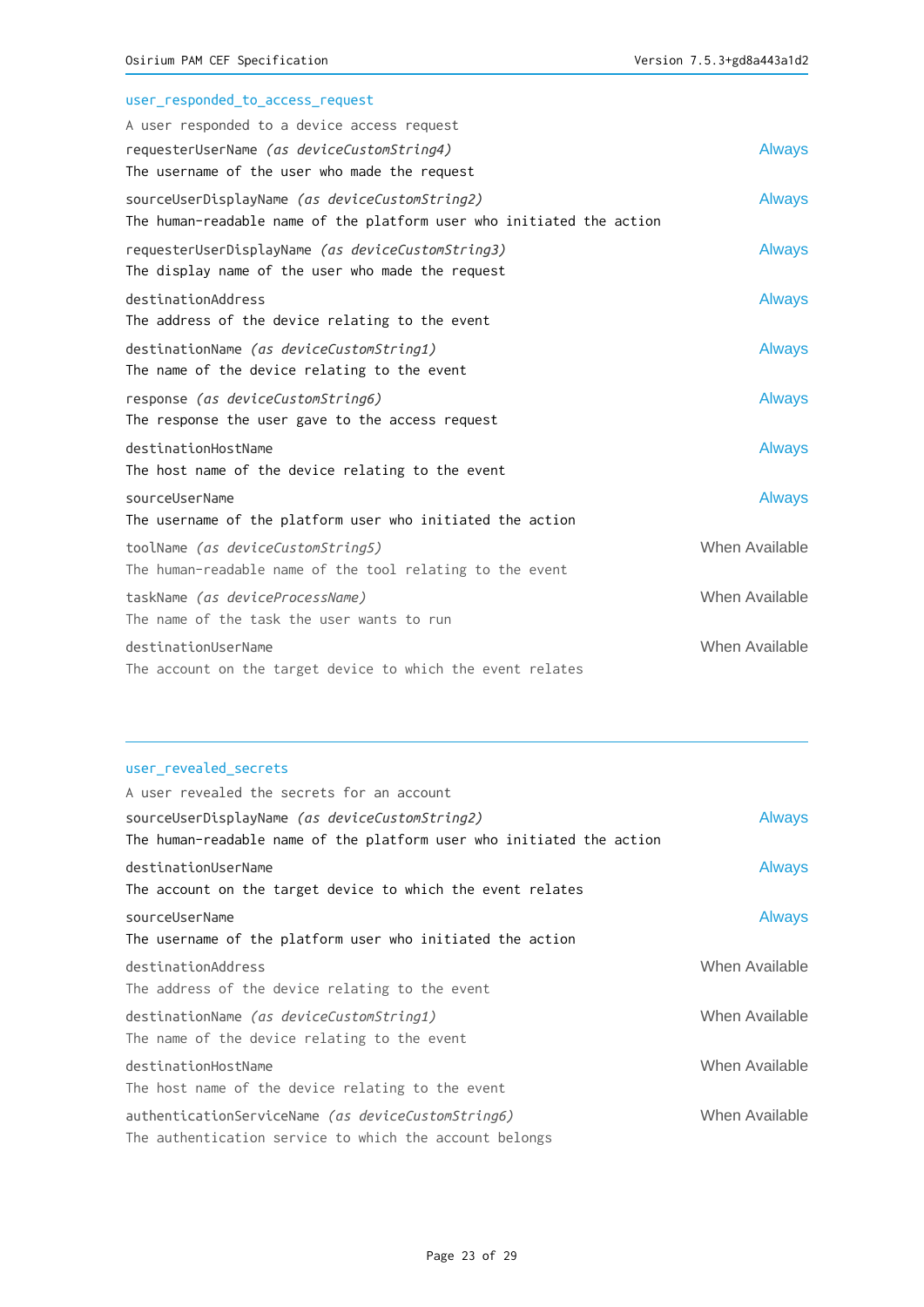| user_revealed_secrets_history                                         |                |
|-----------------------------------------------------------------------|----------------|
| A user revealed the secrets history for an account                    |                |
| sourceUserDisplayName (as deviceCustomString2)                        | <b>Always</b>  |
| The human-readable name of the platform user who initiated the action |                |
| numberRevealed (as deviceCustomNumber1)                               | <b>Always</b>  |
| The number of historical secrets that were revealed                   |                |
| destinationUserName                                                   | <b>Always</b>  |
| The account on the target device to which the event relates           |                |
| sourceUserName                                                        | <b>Always</b>  |
| The username of the platform user who initiated the action            |                |
| destinationAddress                                                    | When Available |
| The address of the device relating to the event                       |                |
| destinationName (as deviceCustomString1)                              | When Available |
| The name of the device relating to the event                          |                |
| destinationHostName                                                   | When Available |
| The host name of the device relating to the event                     |                |
| authenticationServiceName (as deviceCustomString6)                    | When Available |
| The authentication service to which the account belongs               |                |

# user\_rolled\_back\_device\_passwords A user rolled back the passwords on a device destinationAddress Always The address of the device relating to the event destinationName (as deviceCustomString1) and always The name of the device relating to the event destinationHostName Always The host name of the device relating to the event sourceUserDisplayName (as deviceCustomString2) and always The human-readable name of the platform user who initiated the action sourceUserName Always The username of the platform user who initiated the action

#### Page 24 of 29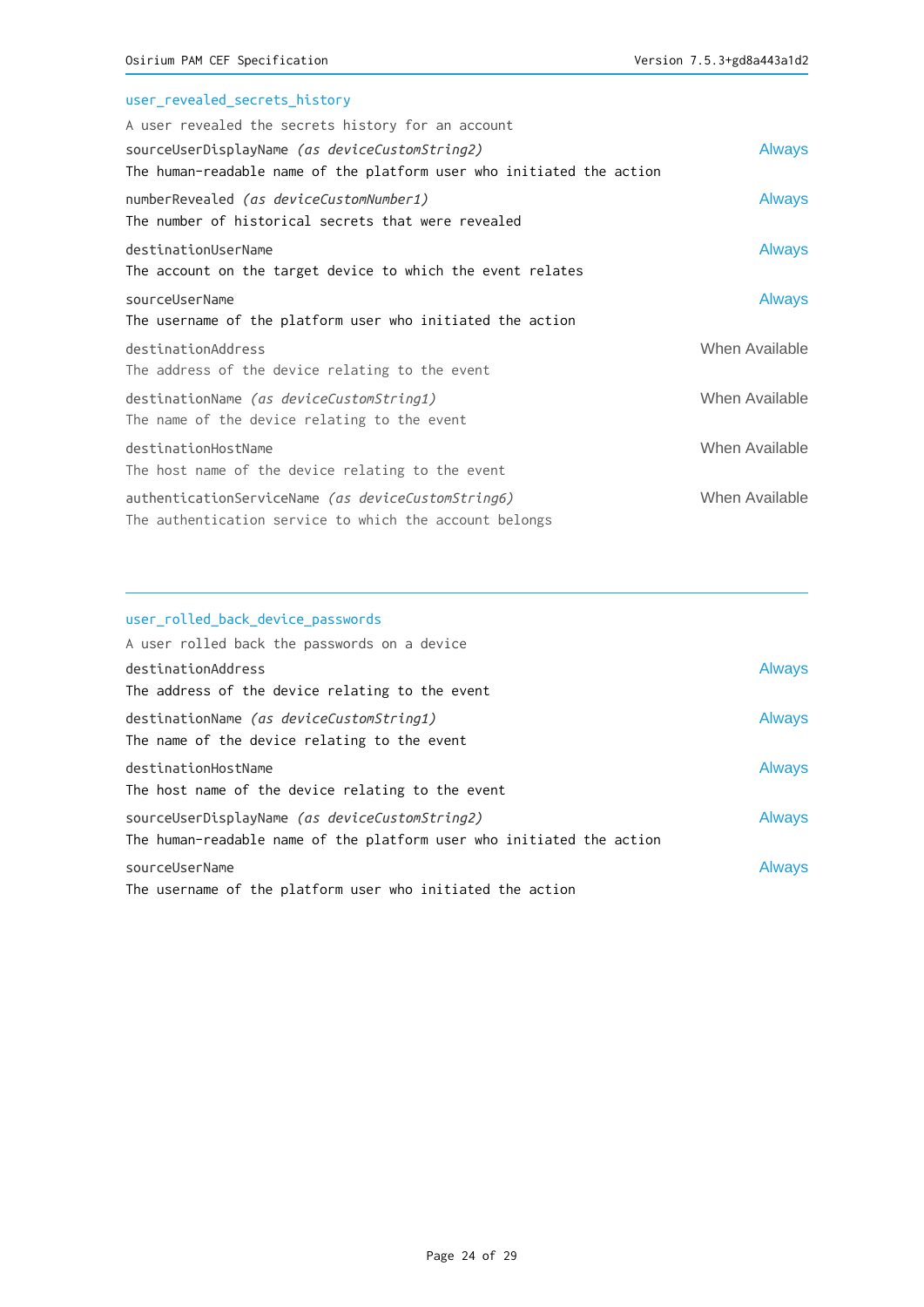| user_started_deleting_auth_service                                     |               |
|------------------------------------------------------------------------|---------------|
| A user triggered the deletion and cleanup of an authentication service |               |
| forced (as deviceCustomString5)                                        | <b>Always</b> |
| Whether the deletion was forced                                        |               |
| sourceUserDisplayName (as deviceCustomString2)                         | <b>Always</b> |
| The human-readable name of the platform user who initiated the action  |               |
| authenticationServiceName (as deviceCustomString6)                     | <b>Always</b> |
| The name of the authentication service being deleted                   |               |
| sourceUserName                                                         | <b>Always</b> |
| The username of the platform user who initiated the action             |               |

## user\_started\_deleting\_user

| A user initiated the deletion of another user on Osirium PAM                                      |               |
|---------------------------------------------------------------------------------------------------|---------------|
| droppedActiveConnetions (as deviceCustomString6)                                                  | <b>Always</b> |
| Whether Osirium PAM dropped active connections from the user in order to initiate the<br>deletion |               |
| destinationUserName                                                                               | <b>Always</b> |
| The name of the user being deleted                                                                |               |
| sourceUserDisplayName (as deviceCustomString2)                                                    | <b>Always</b> |
| The human-readable name of the platform user who initiated the action                             |               |
| sourceUserName                                                                                    | <b>Always</b> |
| The username of the platform user who initiated the action                                        |               |

## user\_unlocked\_device\_account

| A user unlocked an account on a device                                                                                         |               |
|--------------------------------------------------------------------------------------------------------------------------------|---------------|
| sourceUserDisplayName <i>(as deviceCustomString2)</i><br>The human-readable name of the platform user who initiated the action | <b>Always</b> |
| destinationUserName<br>The account on the target device to which the event relates                                             | <b>Always</b> |
| sourceUserName<br>The username of the platform user who initiated the action                                                   | <b>Always</b> |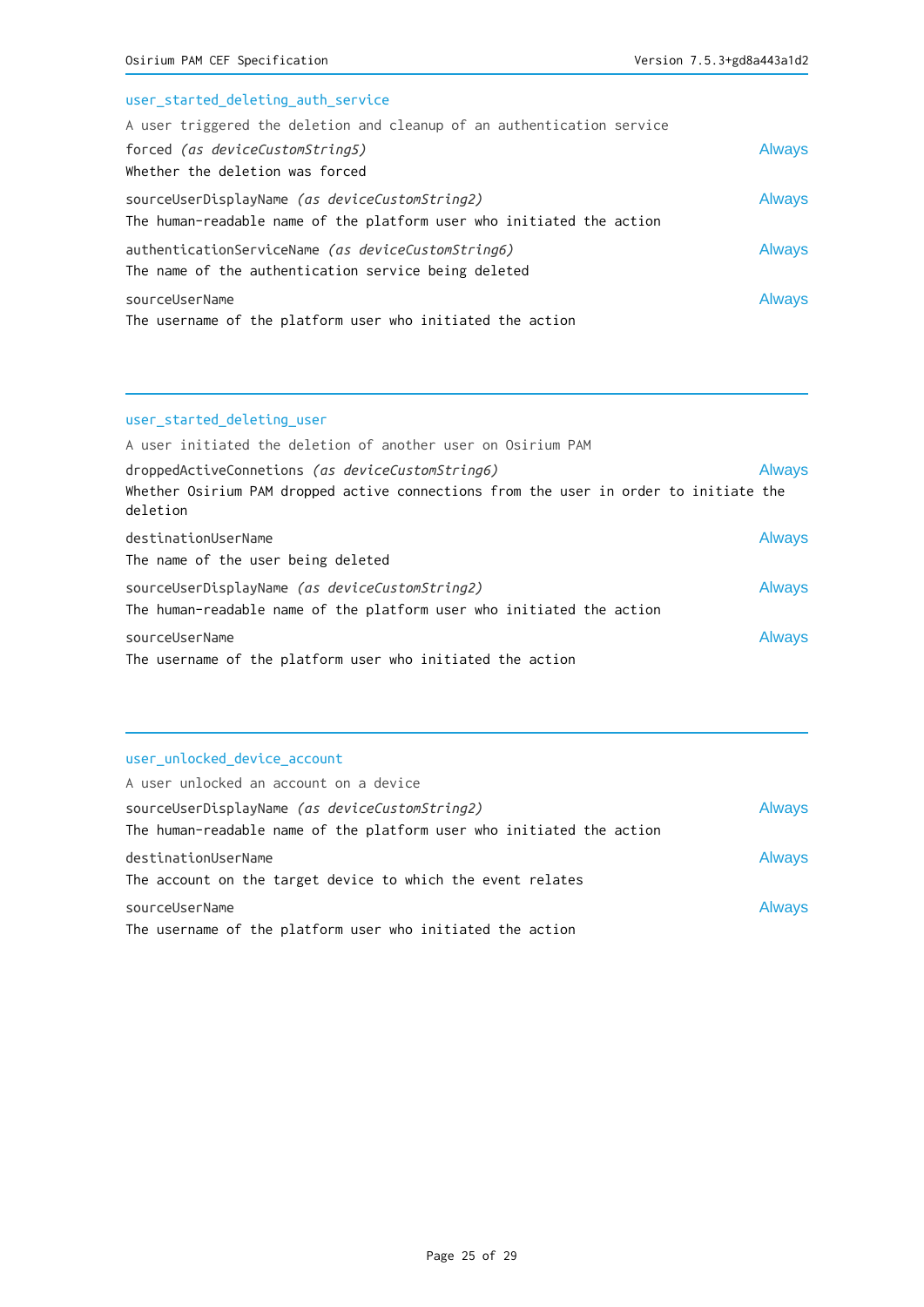| <b>Always</b> |
|---------------|
|               |
| <b>Always</b> |
|               |
| <b>Always</b> |
|               |
| <b>Always</b> |
|               |
| <b>Always</b> |
|               |
| <b>Always</b> |
|               |
|               |

# user\_update\_fingerprint\_failed

| A user failed to update a connection fingerprint                                                                        |               |
|-------------------------------------------------------------------------------------------------------------------------|---------------|
| newIsApproved (as deviceCustomString4)                                                                                  | <b>Always</b> |
| New state of fingerprint approval                                                                                       |               |
| sourceUserDisplayName (as deviceCustomString2)<br>The human-readable name of the platform user who initiated the action | <b>Always</b> |
| fingerprintId <i>(as deviceCustomString5)</i><br>Fingerprint id                                                         | <b>Always</b> |
| sourceUserName<br>The username of the platform user who initiated the action                                            | <b>Always</b> |

# user\_updated\_account\_mapping\_pattern

| A user updated an account mapping pattern                             |               |
|-----------------------------------------------------------------------|---------------|
| sourceUserDisplayName (as deviceCustomString2)                        | <b>Always</b> |
| The human-readable name of the platform user who initiated the action |               |
| name (as deviceCustomString5)                                         | <b>Always</b> |
| The account mapping name that was updated                             |               |
| pattern (as deviceCustomString6)                                      | <b>Always</b> |
| The account mapping pattern that was updated                          |               |
| sourceUserName                                                        | <b>Always</b> |
| The username of the platform user who initiated the action            |               |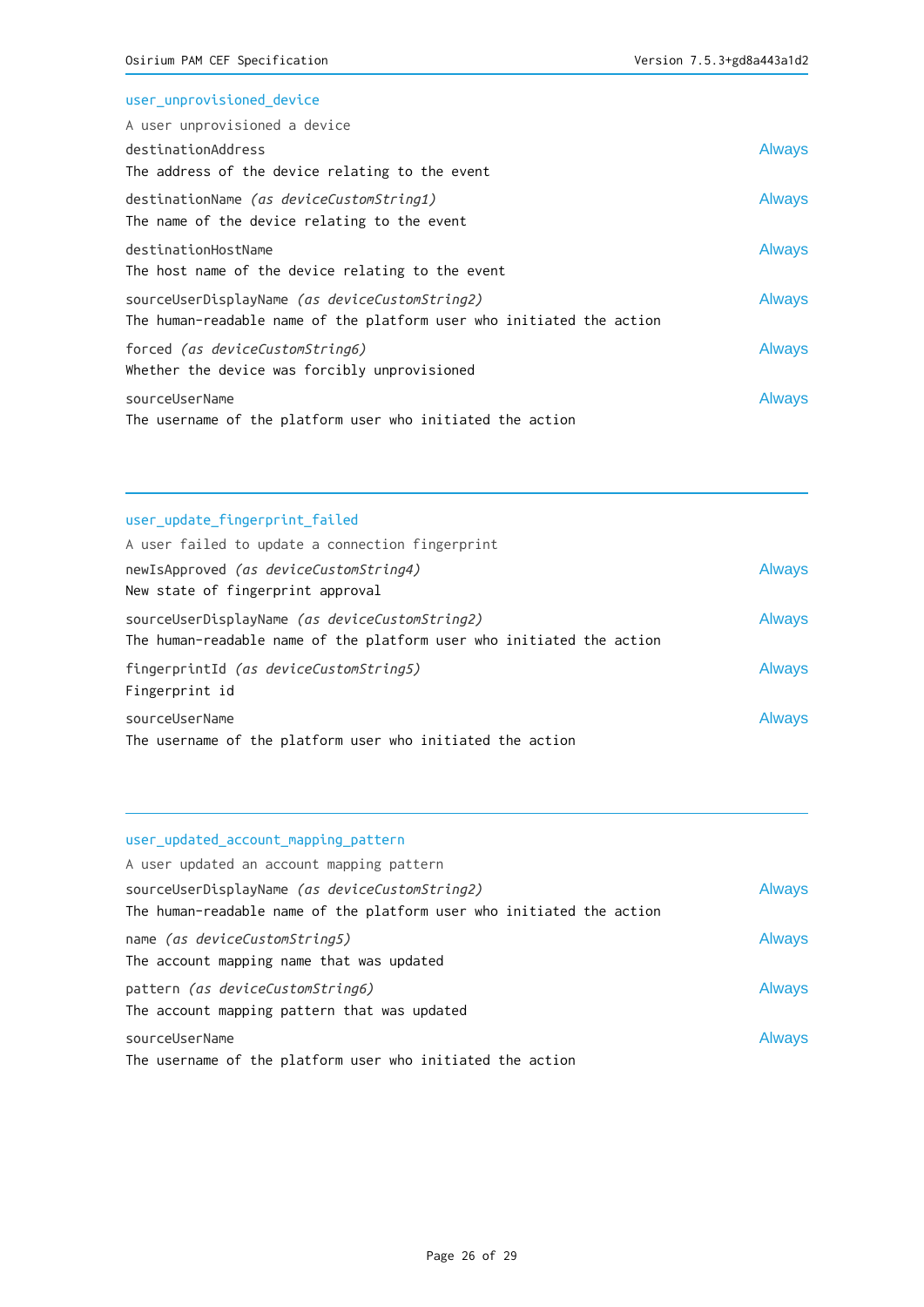# user\_updated\_device\_file

| A user performed an action that changed a file on a device            |               |
|-----------------------------------------------------------------------|---------------|
| deviceAction                                                          | <b>Always</b> |
| The action (append, overwrite, delete) that was taken by the user     |               |
| sourceUserDisplayName (as deviceCustomString2)                        | <b>Always</b> |
| The human-readable name of the platform user who initiated the action |               |
| destinationAddress                                                    | <b>Always</b> |
| The address of the device relating to the event                       |               |
| filePath                                                              | <b>Always</b> |
| The full path on the device of the file that was updated              |               |
| destinationName (as deviceCustomString1)                              | <b>Always</b> |
| The name of the device relating to the event                          |               |
| destinationUserName                                                   | <b>Always</b> |
| The account on the target device to which the event relates           |               |
| destinationHostName                                                   | <b>Always</b> |
| The host name of the device relating to the event                     |               |
| sourceUserName                                                        | <b>Always</b> |
| The username of the platform user who initiated the action            |               |

## user\_updated\_device\_secret

| A user updated device credentials                                     |               |
|-----------------------------------------------------------------------|---------------|
| sourceUserDisplayName (as deviceCustomString2)                        | <b>Always</b> |
| The human-readable name of the platform user who initiated the action |               |
| destinationAddress                                                    | <b>Always</b> |
| The address of the device relating to the event                       |               |
| destinationName (as deviceCustomString1)                              | <b>Always</b> |
| The name of the device relating to the event                          |               |
| destinationUserName                                                   | <b>Always</b> |
| The account on the target device to which the event relates           |               |
| destinationHostName                                                   | <b>Always</b> |
| The host name of the device relating to the event                     |               |
| sourceUserName                                                        | Always        |
| The username of the platform user who initiated the action            |               |
|                                                                       |               |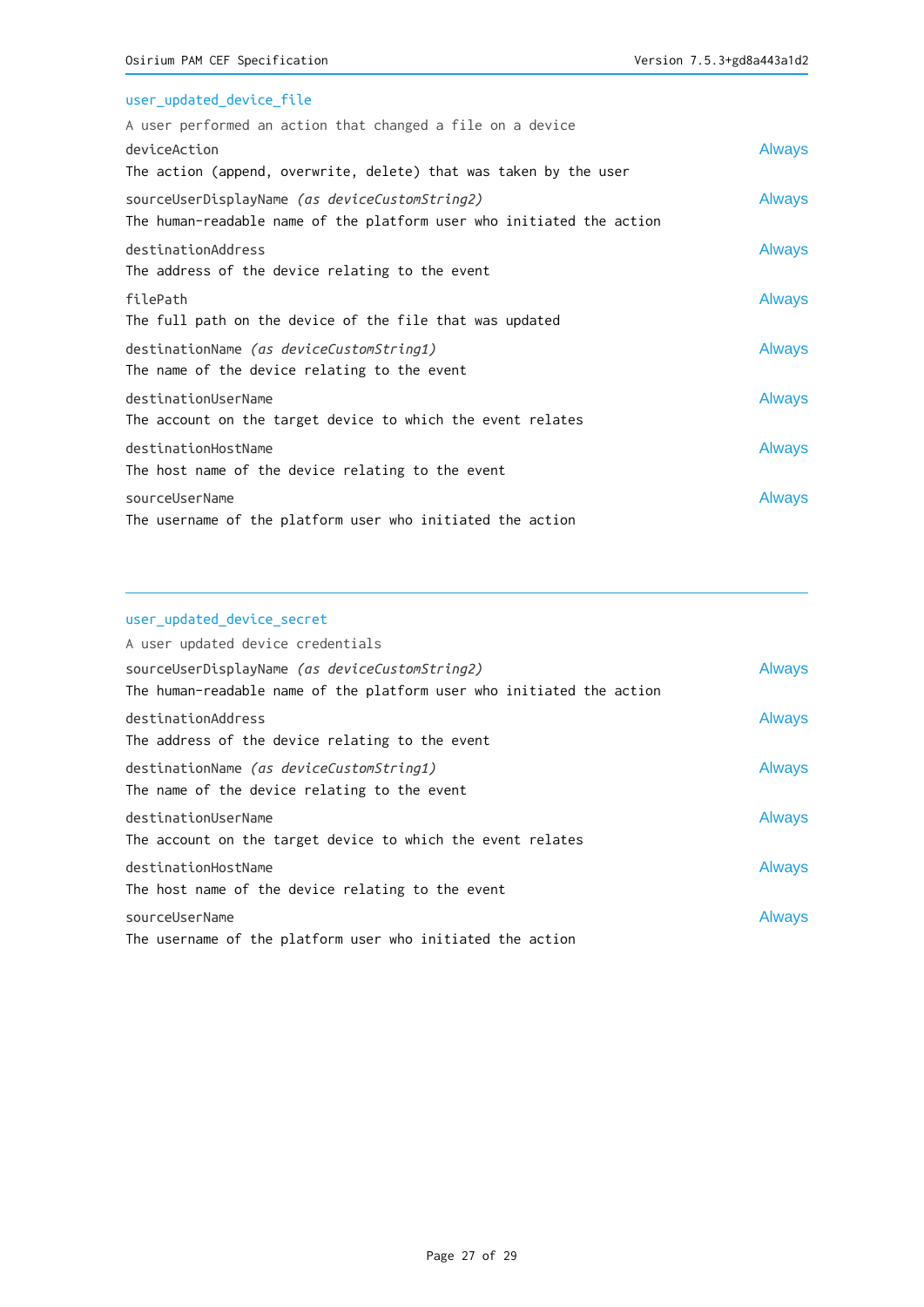# user\_updated\_fingerprint

| A user updated a connection fingerprint                                      |               |
|------------------------------------------------------------------------------|---------------|
| newIsApproved (as deviceCustomString4)<br>New state of fingerprint approval  | <b>Always</b> |
| oldIsApproved (as deviceCustomString3)<br>Old state of fingerprint approval  | <b>Always</b> |
| fingerprint (as deviceCustomString5)<br>Fingerprint                          | <b>Always</b> |
| sourceUserName<br>The username of the platform user who initiated the action | <b>Always</b> |

## user\_updated\_personal\_secrets

| A user updated the secrets record for a personal account              |                |
|-----------------------------------------------------------------------|----------------|
| sourceUserDisplayName (as deviceCustomString2)                        | <b>Always</b>  |
| The human-readable name of the platform user who initiated the action |                |
| destinationUserName                                                   | <b>Always</b>  |
| The account on the target device to which the event relates           |                |
| sourceUserName                                                        | <b>Always</b>  |
| The username of the platform user who initiated the action            |                |
| destinationAddress                                                    | When Available |
| The address of the device relating to the event                       |                |
| destinationName (as deviceCustomString1)                              | When Available |
| The name of the device relating to the event                          |                |
| destinationHostName                                                   | When Available |
| The host name of the device relating to the event                     |                |
| authenticationServiceName (as deviceCustomString6)                    | When Available |
| The authentication service to which the account belongs               |                |